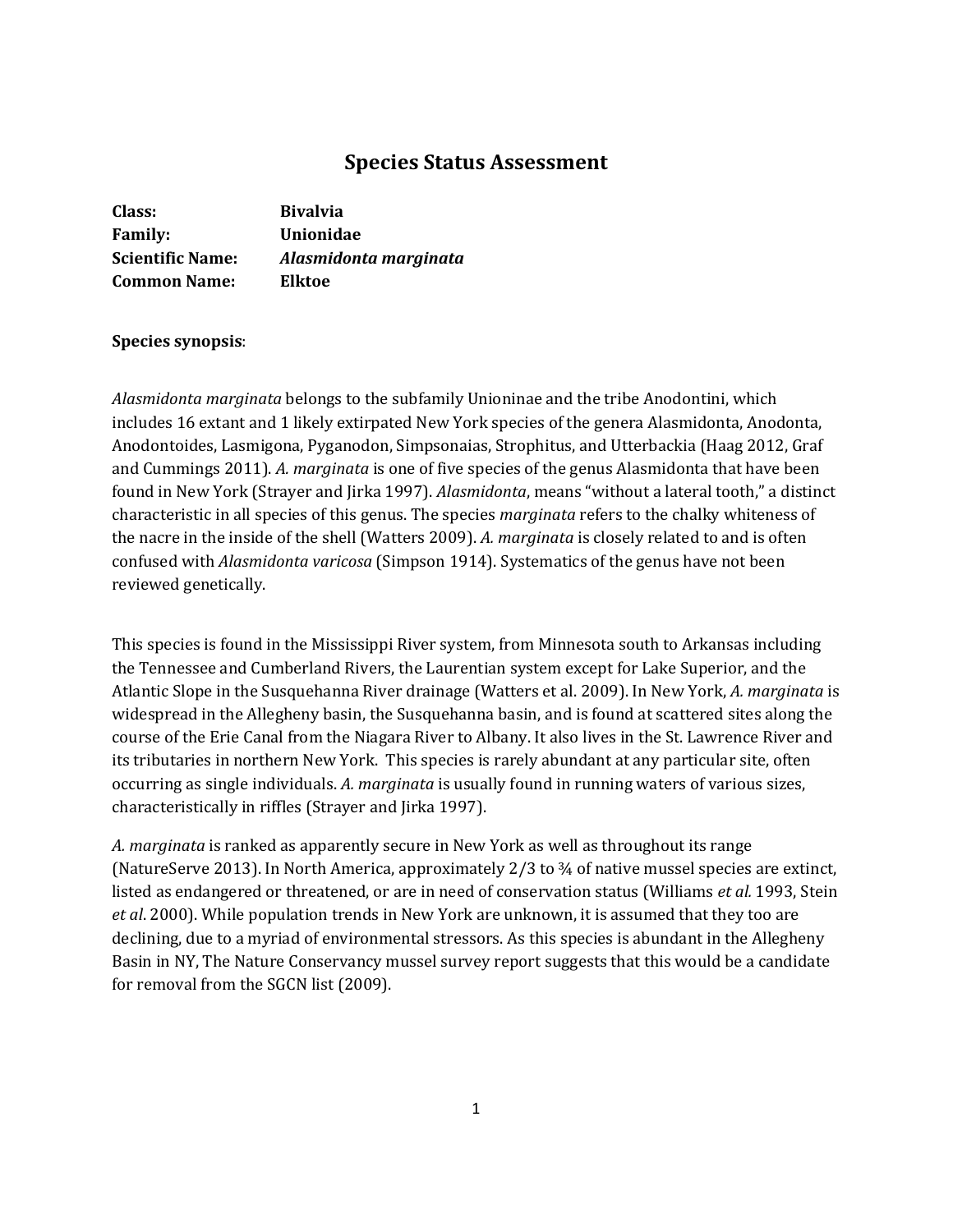## **Status**

# **a. Current and Legal Protected Status i. Federal\_\_\_\_ \_\_**None**\_\_\_\_\_\_\_\_\_\_\_\_\_\_\_\_\_\_\_\_\_\_\_\_\_\_\_\_\_\_\_\_\_Candidate? \_\_\_**\_No**\_\_\_\_\_\_\_ ii. New York \_\_\_\_**Species of Greatest Conservation Need**\_\_\_\_\_\_\_\_\_\_\_\_\_\_\_\_\_ b. Natural Heritage Program Rank i. Global \_\_\_\_\_**G4 – Apparently Secure**\_\_\_\_\_\_\_\_\_\_\_\_\_\_\_\_\_\_\_\_\_\_\_\_\_\_\_\_\_\_\_\_\_\_\_\_\_\_\_\_ ii. New York \_\_\_\_\_**S4 – Apparently Secure **\_\_\_ Tracked by NYNHP? \_\_\_\_**No**\_\_\_**

# **Other Rank:**

American Fisheries Society Status: Special Concern (1993) Species of Regional Northeast Conservation Concern (Therres 1999)

## **Status Discussion:**

This species is widely distributed but is never abundant at any particular site, often occurring as single individuals. It has been extirpated from certain parts of the outer edges of its range and although still fairly common, recently it has experienced some decline (around 10-20% overall) in several areas but primarily is considered secure throughout the main portion of its range (NatureServe 2013).

# **II. Abundance and Distribution Trends**

# **a. North America**

**i. Abundance**

**\_\_ \_\_\_ declining \_\_\_\_\_increasing \_\_\_X\_\_\_stable \_\_\_\_\_unknown**

**ii. Distribution:**

**\_\_\_\_\_ declining \_\_\_\_\_increasing \_\_\_\_\_\_stable \_\_X\_\_\_unknown**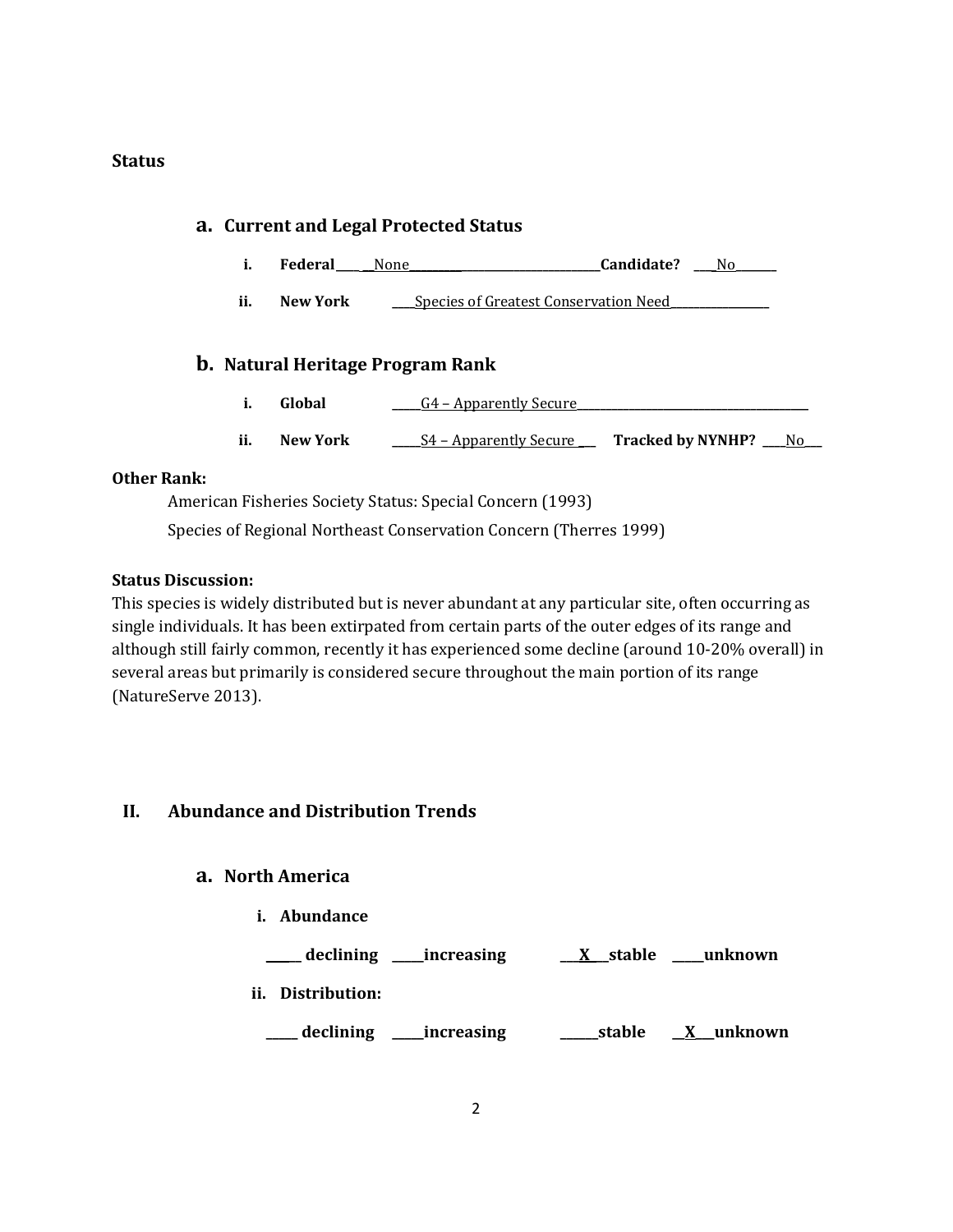**Time frame considered: \_\_\_\_\_\_\_\_\_\_\_\_\_\_\_\_\_\_\_\_\_\_\_\_\_\_\_\_\_\_\_\_\_\_\_\_\_\_\_\_\_\_\_\_\_\_\_\_\_\_\_\_\_\_\_\_\_**

# **b. Regional**

**i. Abundance \_\_\_\_\_ declining \_\_\_\_\_increasing \_\_\_X\_\_stable \_\_\_\_\_\_unknown ii. Distribution: \_\_\_\_\_ declining \_\_\_\_\_increasing \_\_\_\_\_stable \_\_\_X\_\_\_\_unknown Regional Unit Considered:\_\_\_\_\_\_\_\_Midwest\_\_\_\_\_\_\_\_\_\_\_\_\_\_\_\_\_\_\_\_\_\_\_\_\_\_\_\_\_\_\_\_\_\_\_\_\_\_\_\_ Time Frame Considered: \_\_\_\_\_\_\_\_\_\_\_\_\_\_\_\_\_\_\_\_\_\_\_\_\_\_\_\_\_\_\_\_\_\_\_\_\_\_\_\_\_\_\_\_\_\_\_\_\_\_\_\_\_\_\_**

# **c. Adjacent States and Provinces**

| <b>CONNECTICUT</b>               | Not Present $X$     |  | No data $\frac{1}{\sqrt{1-\frac{1}{2}}\cdot\frac{1}{\sqrt{1-\frac{1}{2}}}}$ |
|----------------------------------|---------------------|--|-----------------------------------------------------------------------------|
| <b>MASSACHUSETTS</b>             | Not Present $X$     |  | No data $\_\_\_\_\_\_\_\_\_\_\_\_\$                                         |
| <b>NEW JERSEY</b>                | Not Present $X$     |  | No data $\_\_\_\_\_\_\_\_\_\_\_\$                                           |
|                                  |                     |  |                                                                             |
| <b>ONTARIO</b>                   | Not Present _______ |  | No data $\_\_\_\_\_\_\_\_\_\_\_\_\$                                         |
| <i>i.</i> Abundance              |                     |  |                                                                             |
|                                  |                     |  |                                                                             |
| ii. Distribution:                |                     |  |                                                                             |
|                                  |                     |  |                                                                             |
| Time frame considered: 2003-2013 |                     |  |                                                                             |
|                                  |                     |  |                                                                             |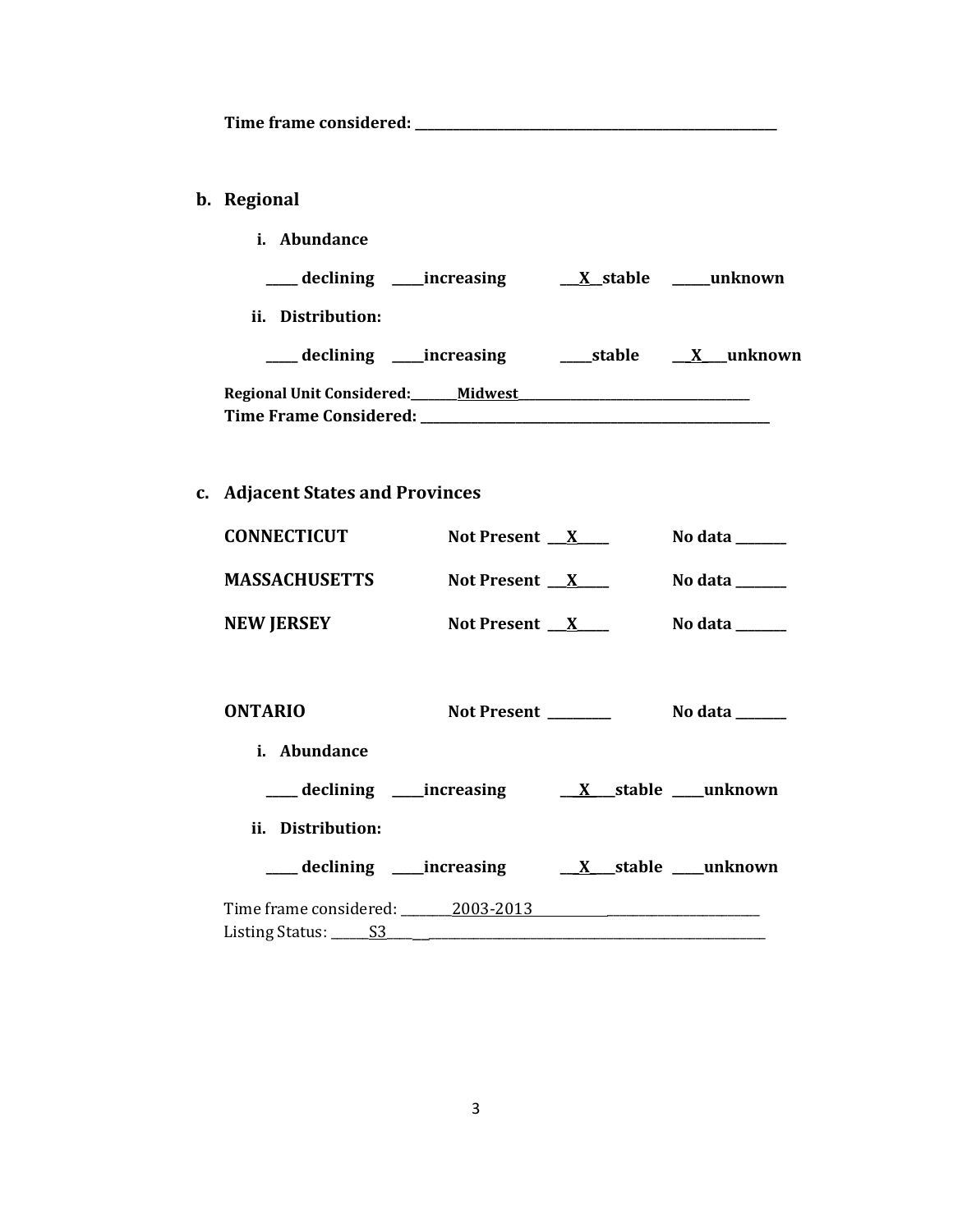| PENNSYLVANIA                                              |  |  |  |  |
|-----------------------------------------------------------|--|--|--|--|
| i. Abundance                                              |  |  |  |  |
|                                                           |  |  |  |  |
| ii. Distribution:                                         |  |  |  |  |
|                                                           |  |  |  |  |
|                                                           |  |  |  |  |
|                                                           |  |  |  |  |
|                                                           |  |  |  |  |
| <b>QUEBEC</b>                                             |  |  |  |  |
| i. Abundance                                              |  |  |  |  |
|                                                           |  |  |  |  |
| ii. Distribution:                                         |  |  |  |  |
|                                                           |  |  |  |  |
|                                                           |  |  |  |  |
|                                                           |  |  |  |  |
| <b>VERMONT</b>                                            |  |  |  |  |
| i. Abundance                                              |  |  |  |  |
| ___ declining ____increasing ______stable _____X__unknown |  |  |  |  |
| ii. Distribution:                                         |  |  |  |  |
|                                                           |  |  |  |  |
|                                                           |  |  |  |  |
|                                                           |  |  |  |  |
|                                                           |  |  |  |  |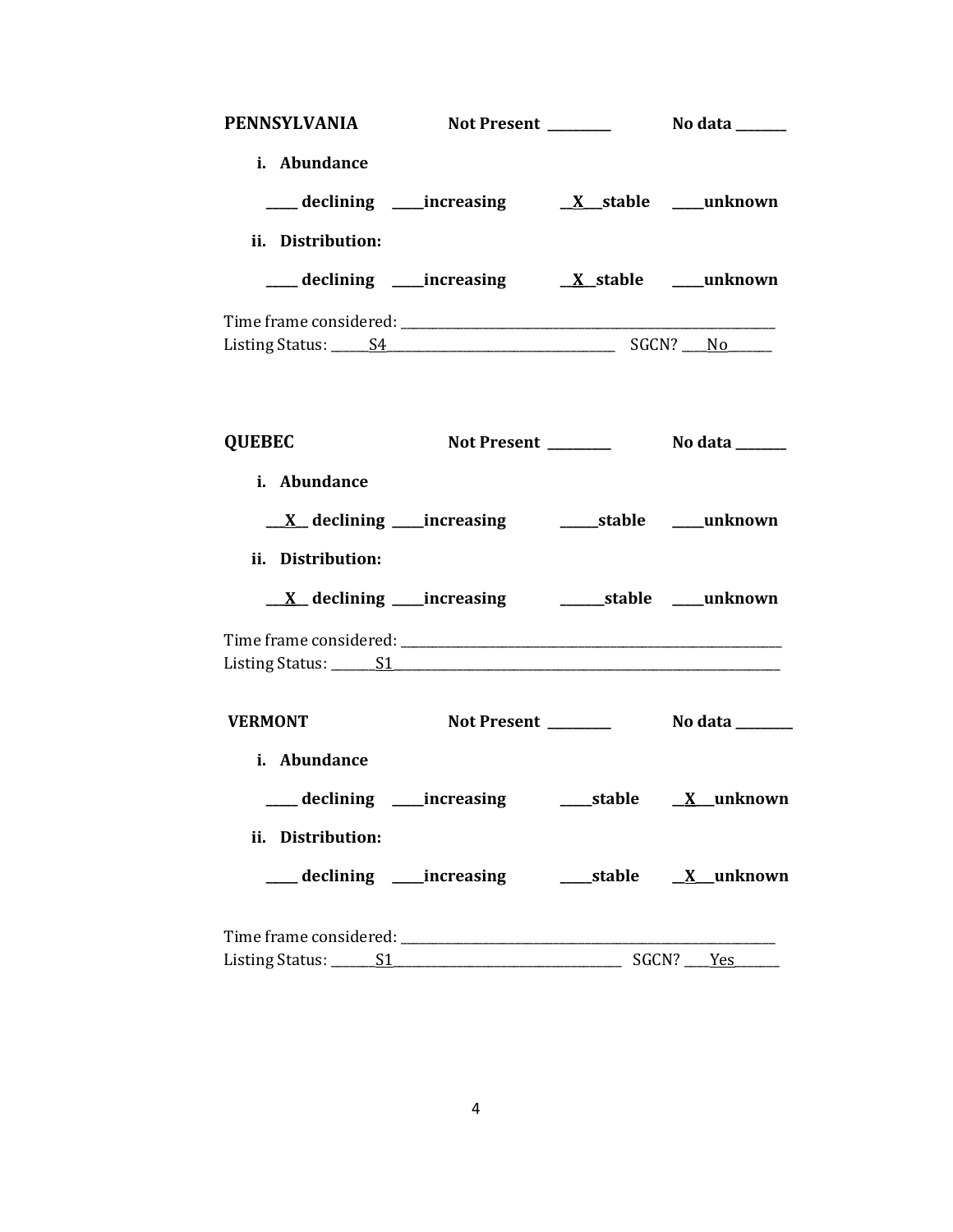| d. NEW YORK                                   | No data                                      |
|-----------------------------------------------|----------------------------------------------|
| <i>i.</i> Abundance                           |                                              |
|                                               |                                              |
| ii. Distribution:                             |                                              |
|                                               | declining increasing X stable ______ unknown |
| Time frame considered: Time frame considered: |                                              |

## **Monitoring in New York.**

As part of a State Wildlife Grant, NYSDEC Region 8 Fisheries and Wildlife staff is conducting a baseline survey of tributaries in central and western NY for native freshwater mussels 2009 – 2017.

## **Trends Discussion:**

Trends for New York populations are difficult to determine as most historic data comes from opportunistic naturalist collections, as opposed to more comprehensive baseline surveys. For example, mussels were documented for the first time in 50 of the 106 streams surveyed to date by the Southern Lake Ontario mussel inventory project (Mahar and Landry 2013). This is because many of these streams had never before been surveyed for mussels, not because mussel distribution has dramatically increased. In North America, approximately 2/3 to ¾ of native mussel species are extinct, listed as endangered or threatened, or are in need of conservation status (Williams *et al.* 1993, Stein *et al.*2000). Based on New York's Natural Heritage S-rank, sparse historical data, and the plight of North America's freshwater mussels, it is assumed that trends are declining due to a myriad of environmental stressors.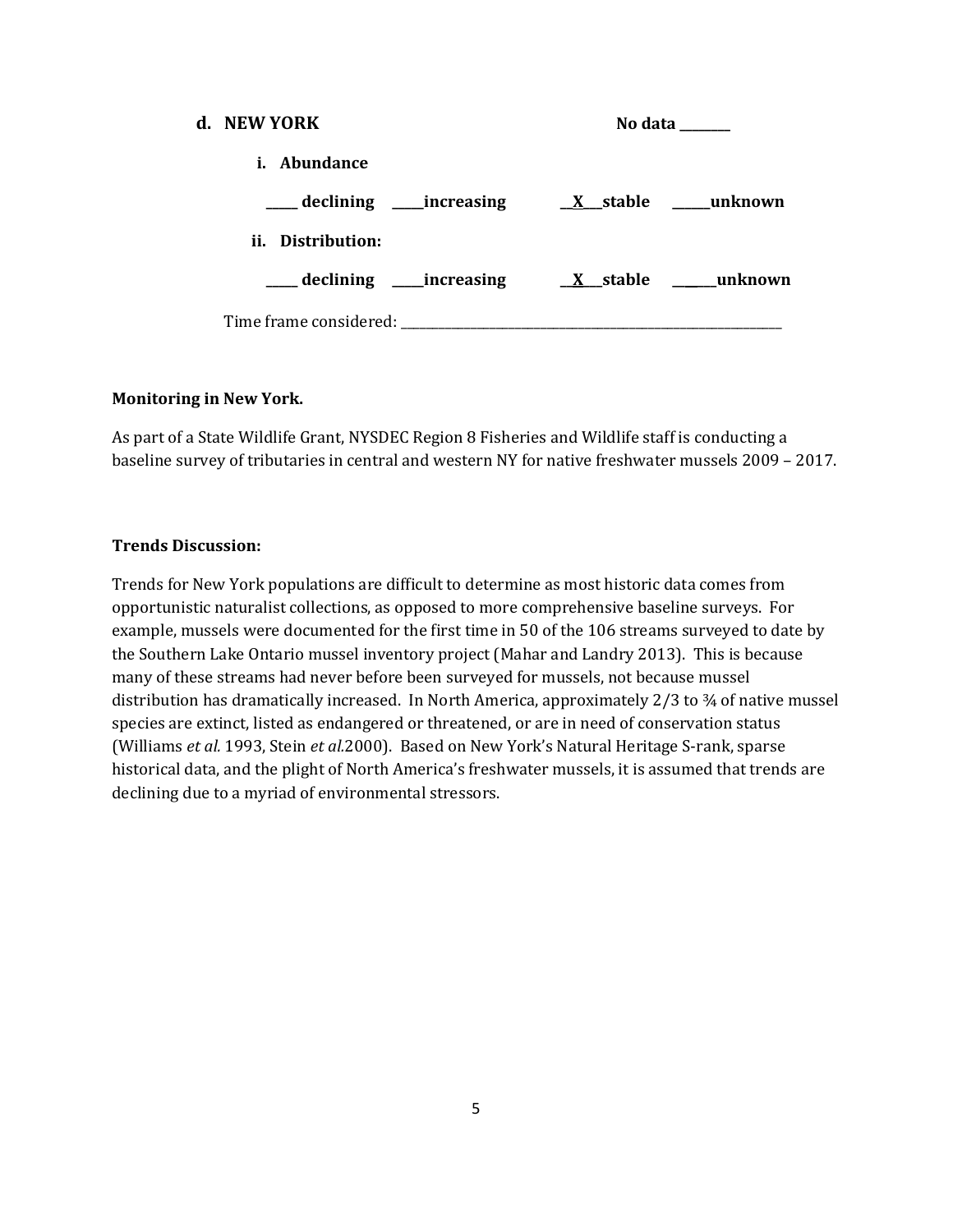

Figure 1. *A. marginata* distribution in North America (NatureServe 2013).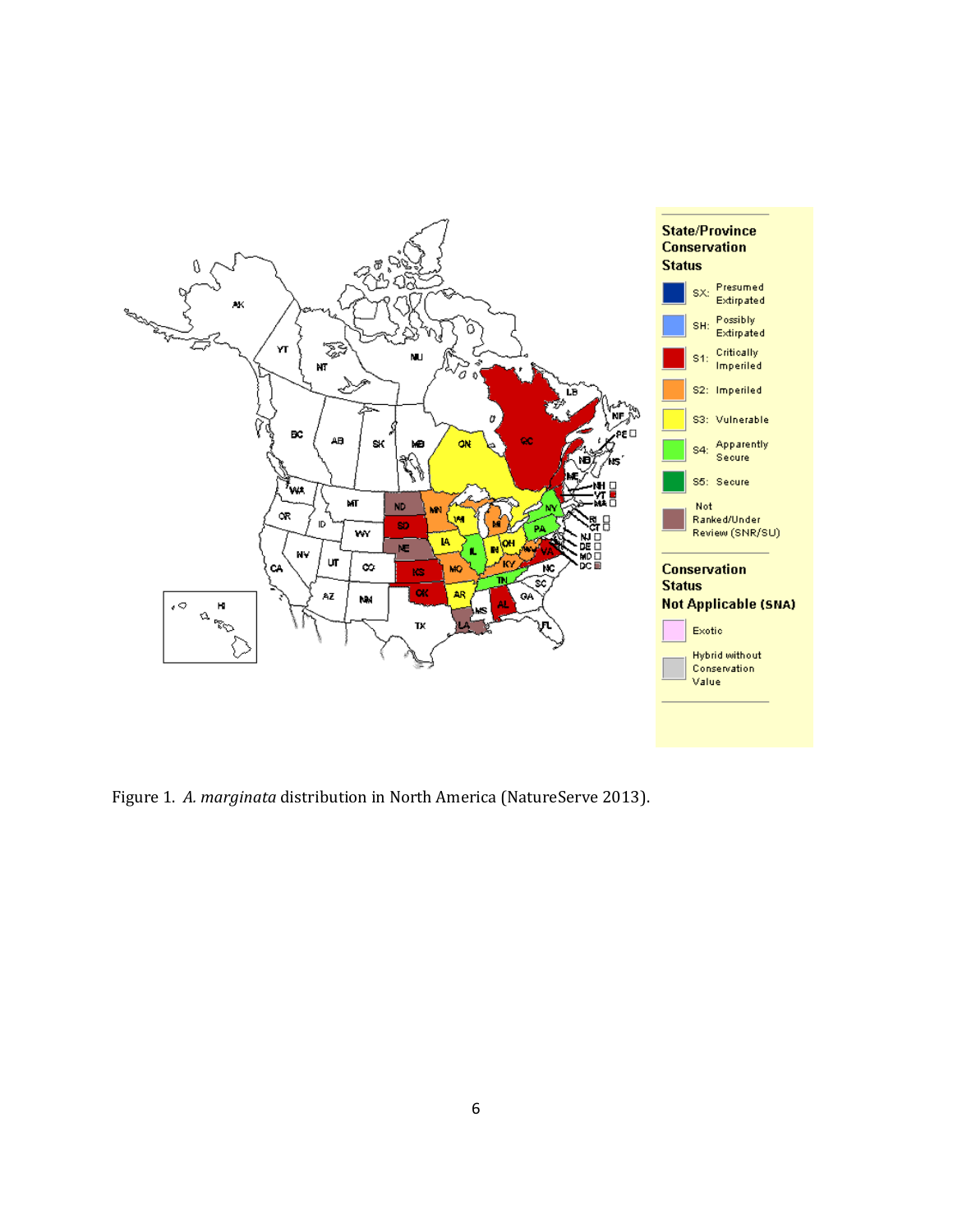

Figure 2. Post 1970 *A. marginata* distribution in New York State. (Mahar and Landry 2013, Harman and Lord 2010, The Nature Conservancy 2009, New York Natural Heritage Program 2013, White et al. 2011).

## **III. New York Rarity, if known:**

| <b>Historic</b> | # of Animals | # of Occurrences | % of State                                                       |
|-----------------|--------------|------------------|------------------------------------------------------------------|
| prior to 1970   |              |                  | unknown at least 25 waterbodies $\sim$ 15 of 56 HUC 8 watersheds |
| prior to 1980   |              |                  |                                                                  |
| prior to 1990   |              |                  |                                                                  |

## **Details of historic occurrence:**

In New York, *A. marginata* is widespread in the Allegheny basin and is found at scattered sites along the course of the Erie Canal from the Niagara River to Albany. It also lives in the St. Lawrence River and its tributaries in northern New York. *A. marginata* is one of only two or three Interior Basin species to have reached the Susquehanna basin, where it is widely distributed. There is a lack of any records of *A. marginata* from the upper Genesee basin (Strayer and Jirka 1997).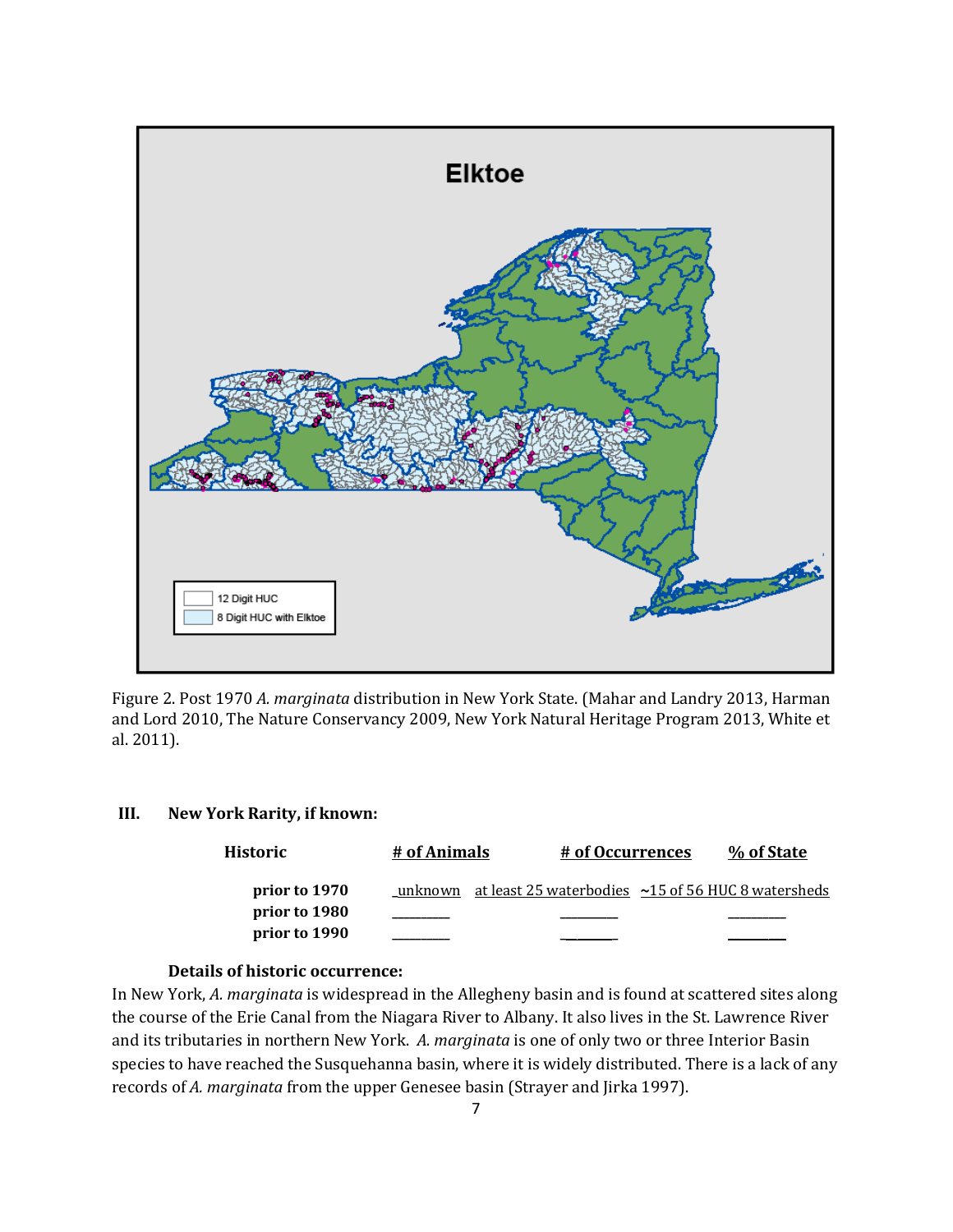Historic occurrences include French Creek, Niagara River, and St. Lawrence River.

| Current | # of Animals # of Occurrences |                | % of State                |
|---------|-------------------------------|----------------|---------------------------|
|         | 2171+ live                    | 33 waterbodies | 15 of 56 HUC 8 watersheds |

## **Details of current occurrence:**

Since 1970, *A.marginata* has been found in 33 New York State waterbodies.

In the recent Allegheny basin mussel survey (TNC 2009), a total of 1938 live *A. marginata* were found at 75 of 105 survey sites throughout both the Upper Allegheny (Allegheny River, Oswayo Creek, Olean Creek, Ischua Creek) and Conewango sub‐basins (Conewango Creek, Cassadaga Creek). The greatest total catches (up to 43 per hour) were in the Allegheny River between Olean and Killbuck, NY and in Upper Olean and Lower Ischua Creek. This species was considered viable at 73% of the sites where found (55 of 75 sites).

In surveys of the Southern Lake Ontario basin115 *A. marginata* were found live. In the lower Genesee basin, *A. marginata* was found live in Black Creek (2 sites: 5 live), Conesus Creek (3 sites: 7 live), Honeoye Creek (7 sites: 12 live), and the Genesee River (6 sites: 39 live). In the Oswego basin it was found live in Red Creek (1 site: 8 live), Ganargua Creek (2 sites: 3 live), and Canandaigua Outlet (6 sites: 20 live). In the West Lake Ontario basin *A. marginata* was found live in Johnson Creek (1 site: 7 live), Sandy Creek (1 site: 1 live), and Oak Orchard (3 sites: 9 live). In addition, shells were found in the Erie Canal and Tonawanda Creek. This species was not detected in the tributaries of the Mid Lake Ontario basin (Mahar and Landry 2013).

In the Susquehanna basin, *A. marginata* was found in the Susquehanna River main stem (4 sites: 32 live), Chenango River (2 sites: 12 live), Chemung River (3 sites: 19 live), East Branch Tioughnioga River (2 sites: 8 live), Tioughnioga River (1 site: 3 live), and Unadilla River (5 sites: 44 live) (Harman and Lord 2010).

This species was also found in Schoharie Creek and 2 unnamed tributaries, Grass River and its tributary Grannis Brook, an unnamed tributary to Trout Brook, a tributary of the St. Regis River, Raquette River, Tioga River, and Cole Creek, a tributary to Canisteo River (White et al. 2011).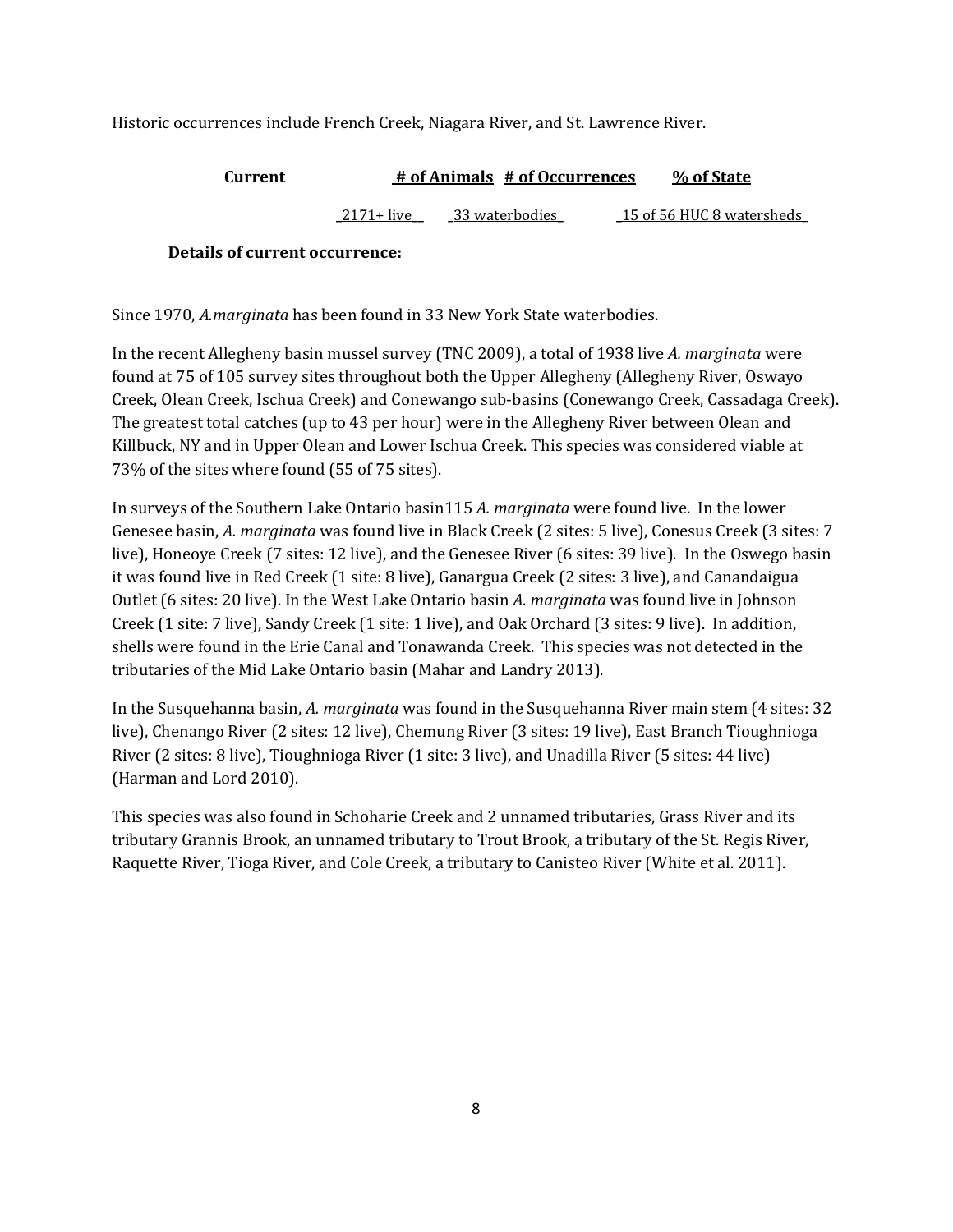#### **New York's Contribution to Species North American Range:**

| % of NA Range in New York | <b>Classification of New York Range</b> |  |  |
|---------------------------|-----------------------------------------|--|--|
| $\sim$ 100 (endemic)      | Core                                    |  |  |
| $-76-99$                  | $\underline{X}$ Peripheral              |  |  |
| 51-75                     | __ Disjunct                             |  |  |
| $\_\_26-50$               | Distance to core population:            |  |  |
| $1 - 25$                  | <b>350 miles</b>                        |  |  |

## **IV. Primary Habitat or Community Type:**

**1.** Medium River; Low Gradient; Assume Moderately Buffered (Size 3+ rivers); Transitional Cool

**2.** Medium River; Low-Moderate Gradient; Assume Moderately Buffered (Size 3+ rivers); Warm

**3.** Small River; Low Gradient; Moderately Buffered, Neutral; Transitional Cool

#### **Habitat or Community Type Trend in New York:**

| <b>Declining</b>                     | <b>Stable</b> | Increasing | X Unknown |  |
|--------------------------------------|---------------|------------|-----------|--|
| Time frame of decline/increase: ____ |               |            |           |  |
| <b>Habitat Specialist?</b>           |               | <b>Yes</b> | X No      |  |
| <b>Indicator Species?</b>            |               | X Yes      | No        |  |

### **Habitat Discussion:**

*A. marginata* usually lives in running waters of various sizes, from small creeks to medium-sized rivers (Strayer and Jirka 1997, Watters et al. 2009, Metcalfe-Smith et al. 2005, Cummings and Mayer 1992), although it is reported to be more typical of smaller streams (Buchanan 1980, Goodrich and Van Der Schalie 1944, Oesch 1984, Parmalee 1967, Wilson and Clark 1914), where it reaches its greatest abundance (Parmalee and Bogan 1998). It is usually found in mixed sand and gravel substrates (Parmalee and Bogan 1998, Cummings and Mayer 1992, McMurry et al. 2012, Metcalfe-Smith et al. 2005, Ortman 1919), but may be found in cobble (Buchanan 1980, Watters et al. 2009). *A. marginata* lives in moderately fast current (Parmalee and Bogan 1998, Parmalee 1967) and is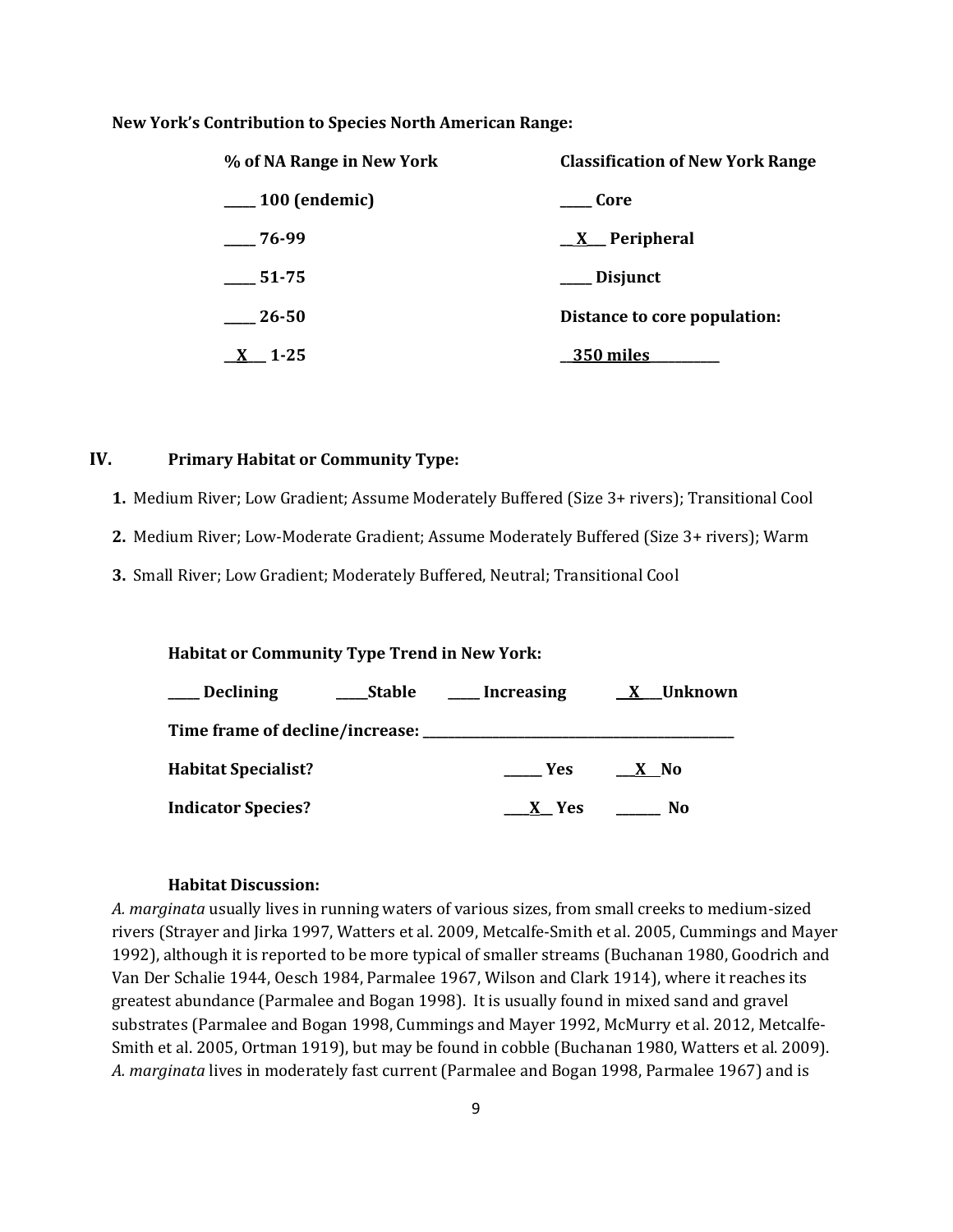said to be characteristic of riffles (Strayer and Jirka 1997, Ortman 1919, Watters et al. 2009). It may be found at water depths of several inches to two feet (Parmalee 1967) and may be difficult to detect, as it is usually deeply buried in the substrate (Metcalfe-Smith et al. 2005). This species requires high water quality (Watters et al. 2009).

**V. New York Species Demographics and Life History**

**\_\_\_X\_\_\_ Breeder in New York**

**\_\_X\_\_\_ Summer Resident**

**\_\_\_X\_\_ Winter Resident**

**\_\_\_\_\_ Anadromous**

**\_\_\_\_\_ Non-breeder in New York**

- **\_\_\_\_\_ Summer Resident**
- **\_\_\_\_\_ Winter Resident**
- **\_\_\_\_\_ Catadromous**
- **\_\_\_\_\_ Migratory only**
- **\_\_\_\_\_Unknown**

## **Species Demographics and Life History Discussion:**

Upstream males release sperm into the water. Females downstream take up the sperm with incoming water. Fertilization success may be related to population density, with a threshold density required for any reproductive success to occur. Eggs are fertilized within the female. Like nearly all North American mussels, *A. marginata* must parasitize an often specific vertebrate host to complete its life cycle. It is suspected that some mussel populations are not recruiting because their hosts no longer occur with them. Once released by the female, glochidia must acquire a suitable host or die, usually within 24-48 hours. After attaching to a suitable host, glochidia encyst, usually at the fish's gills or fins and receive food and dispersal. Once the glochidia metamorphose into juveniles, they drop from the host. If they land in suitable habitat, they will burrow into the substrate, where they may remain for several years (Watters et al. 2009).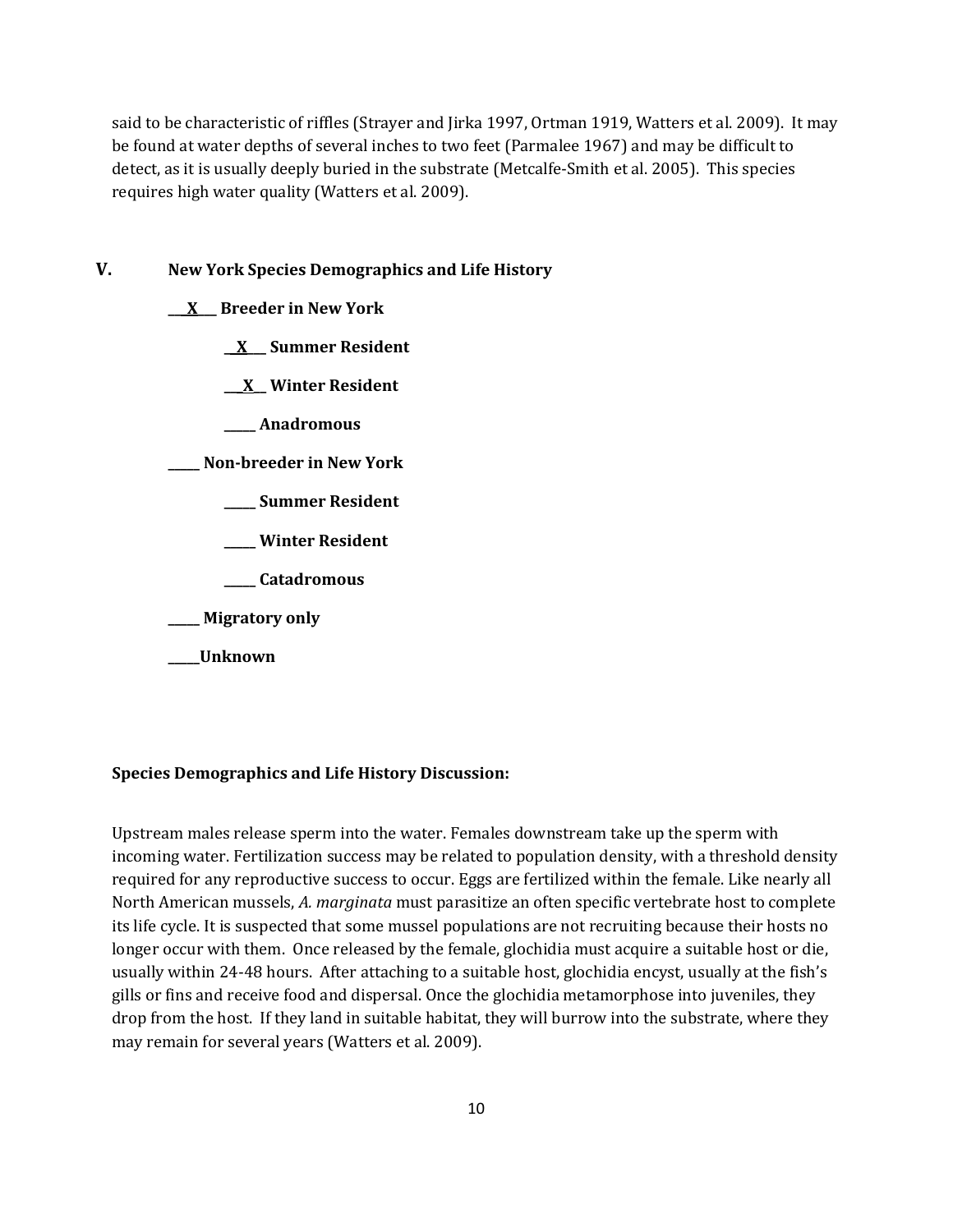In the adult form, freshwater mussels are basically sessile; movement is limited to a few meters of the lake or river bottom. The only time that significant dispersal can take place is during the parasitic phase. Infected host fishes can transport the larval unionids into new habitats, and can replenish depleted populations with new individuals. Dispersal is particularly important for genetic exchange between populations. Dispersal is likely to be a slow process for mussels which use resident fishes with limited home ranges as their hosts (COSEWIC 2003).

All potential hosts are based on a single study that identified natural infestations without metamorphosis. These hosts are questionable at best. These potential hosts include rockbass (*Ambloplites rupestris*), white sucker (*Catastomus commersoni*), northern hog sucker (*Hypentelium nigricans*), warmouth (*Lepomis gulosus*), and shorthead redhorse (*Moxostoma nacrolepidotum*),

Individuals of this species typically live for approximately 12 years. *A. marginata* is bradytictic, with spawning occurring in June, glochidia present in September, and glochidial release the following June. However, in Ohio, glochidial release may take place as early as May (Watters et al. 2009).

## **VI. Threats:**

### **Agricultural Runoff**

Agricultural practices in the basins with *A. marginata* populations may be sources of siltation and pollution. Aquatic habitats lacking vegetated buffers of adequate width are threatened by runoff from urban areas, roads, lawns, and agricultural land (Gillis 2012). If best management practices are not closely adhered to, mussel habitat adjacent to wood harvest or agricultural land is subjected to pesticide, fertilizer, and silt/sediment runoff. During recent mussel surveys in Western and Central New York, it has been documented that sufficient vegetated riparian buffers are often lacking along known mussel streams (Mahar and Landry 2013), indicating that runoff is a major threat to resident mussel populations.

The presence of pesticides and fertilizers in our rural watersheds is nearly ubiquitous (Haag 2012). And because pesticides and their associated surfactants adsorb onto sediment particles, sedimentation may act as a vector for their transport into the aquatic system (Haag 2012). Mussels are more sensitive to pesticides than many other animals (Watters et al. 2009). Although effects of pesticides are species-specific, sub-lethal levels of PCBs, DDT, malathion, and other compounds inhibit respiratory efficiency and accumulate in the tissues. Atrazine and permethrin at sublethal concentrations reduced juvenile growth (Bringolf et al. 2007a, 2007b) and environmental levels of atrazine altered mussel movement and aggregation behavior (Flynn and Spellman 2009). Pesticides can affect mussels in many ways, but the full range of long-term effects remains unknown (Haag 2012).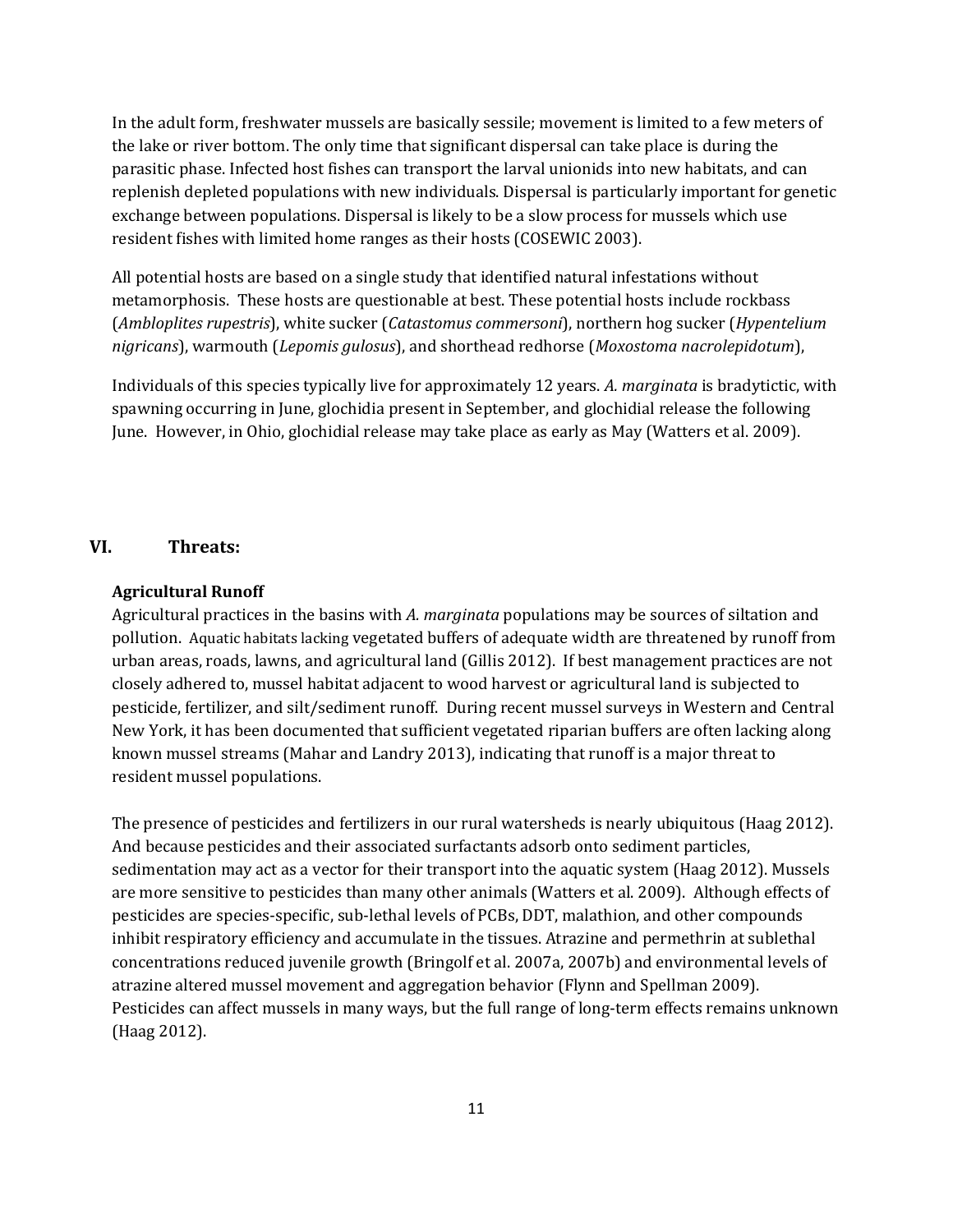Fertilizer runoff is also a concern. High inputs of nitrogen from fertilizers can cause increases in ammonia in the water and the substrate, leading to direct toxicity for a wide range of mussel species. Mussels, especially in their early life stages, are more sensitive to un-ionized ammonia than other organisms, and high sensitivity is seen across a range of species and life histories (Haag 2012). In addition, ammonia adsorbs to sediment particles, resulting in higher nitrogen concentrations in the substrate than in the overlying water. The nitrogen present in the interstitial spaces in the substrate is thought to result in juvenile mortality and to prevent recruitment by some mussel species (Strayer and Malcom 2012). Studies have suggested decreasing sediment loads entering aquatic systems as the best way to decrease the impact of numerous stressors for mussels in general (Roley et al. 2012).

#### **Runoff From Developed Land**

Developed areas are likely sources of stormwater runoff containing metals and road salts (Gillis 2012). Mussels are particularly sensitive to heavy metals, more so than many other animals used in toxicological tests (Keller and Zam 1991). Low levels of metals may interfere with the ability of glochidia to attach to the host (Huebner and Pynnonen 1992), suggesting that U.S. EPA ambient water quality criteria may not adequately protect mussels from toxic metals (Wang et al. 2011). In addition, increases in salinity from the runoff of salt used for clearing roads in winter may be lethal to glochidia and juvenile mussels (Keller and Zam 1991, Liqouri and Insler 1985, Pandolfo et al., 2012). Based on these studies, the U.S. EPA's ambient water quality criterion for acute chloride exposures may not be protective of all freshwater mussels (Pandolfo et al. 2012).

#### **Treated and Untreated Waste Water**

Recent studies show that mussel richness and abundance decrease with increased proximity to sewage effluent (Wildenberg 2012). The input of biomaterial from waste water treatment plants depletes dissolved oxygen levels, negatively impacting mussels. Ammonia from wastewater treatment plants has been found to be toxic to glochidia (Goudraeu et al. 1993) and at sub-lethal exposure, adult mussels exhibit decreased respiratory efficiency (Anderson et al*.* 1978). Endocrine disrupters from pharmaceuticals are also present in municipal sewage effluents and are increasing common in rivers and lakes (Haag 2012). In mussels, chronic exposure to estrogenic compounds in effluents caused feminization of male mussels, but these individuals did not produce eggs, suggesting major disruption of reproductive function (Gagne et al. 2011). The long term effects of these compounds on mussels are unknown (Haag 2012). It should be noted that in the Susquehanna Basin, Harman and Lord (2010) found no evidence that waste water treatment plants were responsible for reductions in mussel species of greatest conservation need.

#### **Flood Control Projects**

In the Allegheny and Susquehanna basins, large stretches of *A. marginata* habitat has been found within or adjacent to stream reaches shaped by levee and/or floodwall flood control projects. Additionally, many smaller streams have been channelized and bermed by landowners and highway departments to protect farm fields and other structures. These structures confine larger rivers, preventing the river from inundating its natural floodplains and wetlands to minimize flood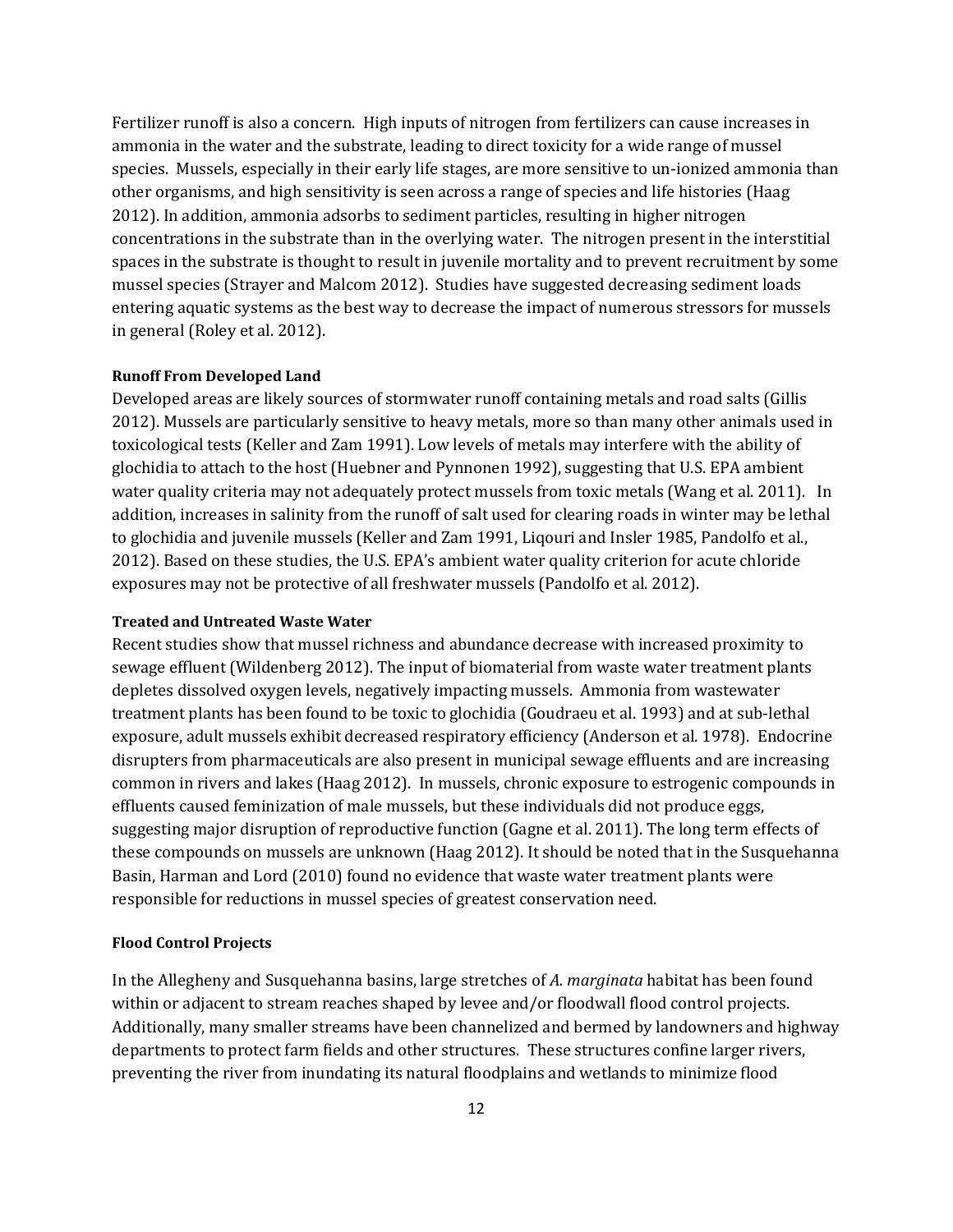damage. Channelization and dredging associated with flood control projects are catastrophic to mussels and have been implicated in the decline of some populations (Watters et al., 2009). The result of these projects is altered seasonality of flow and temperature regimes, increased stream velocities, unstable substrates, changed patterns of sediment scour and deposition, including streambank erosion, altered transport of particulate organic matter (the food base for mussels), and a general degradation of stream habitat (Benke 1999, Yeager 1993, Nedeau 2008).

## **Other Habitat Modifications**

In addition to channelization and regular channel dredging for maintenance of flood control structures, other ecosystem modifications such as instream work associated with bridge replacement and vegetation removal kill mussels and destroy their habitat. For example, dredging for vegetation removal has been shown to remove up to 23% of mussels in spoils (Aldridge 2000). Further evidence for disruption was provided by mussel surveys adjacent to approximately 20 river miles of Conewango Creek that had been channelized and straightened in the first half of the 20th century. The resulting "dredge" had no riffle or run habitat and sites just below and above this channelized section contained few or no mussels (The Nature Conservancy 2009). Although limited in geographic scope these habitat modification activities have long term impacts on mussels and their distribution (Aldridge 2000).

#### **Invasive Species**

Invasive zebra and quagga mussels (*Dreissena polymorpha* and *Dreissena bugensis*) have been repeatedly cited as a threat to native mussel populations (Strayer and Jirka 1997; Watters et al. 2009). In mass, Dreissenids outcompete native mussels by removing food and oxygen from the water. They can also reduce reproductive success by filtering native mussel male gametes from the water column. They can foul the shells of the native mussels to the point at their valves can no longer open. In heavily invested areas, they may transform a habitat by hardening the substrate, such that dislodged mussels are not able to rebury.

## **Habitat Alteration**

Channelization and dredging associated with flood control projects are catastrophic to mussels and have been implicated in the decline of some populations (Watters et al. 2009). The result of these projects is altered seasonality of flow and temperature regimes, increased stream velocities, unstable substrates, changed patterns of sediment scour and deposition, including streambank erosion, altered transport of particulate organic matter (the food base for mussels), and a general degradation of stream habitat (Benke 1999, Yeager 1993, Nedeau 2008).

#### **Lamprey Control**

*A.marginata* populations are found in several stream that are regularly scheduled for sea lamprey control treatment. These streams include Sandy Creek, Oak Orchard Creek, and Johnson Creek in the Lake Ontario drainage.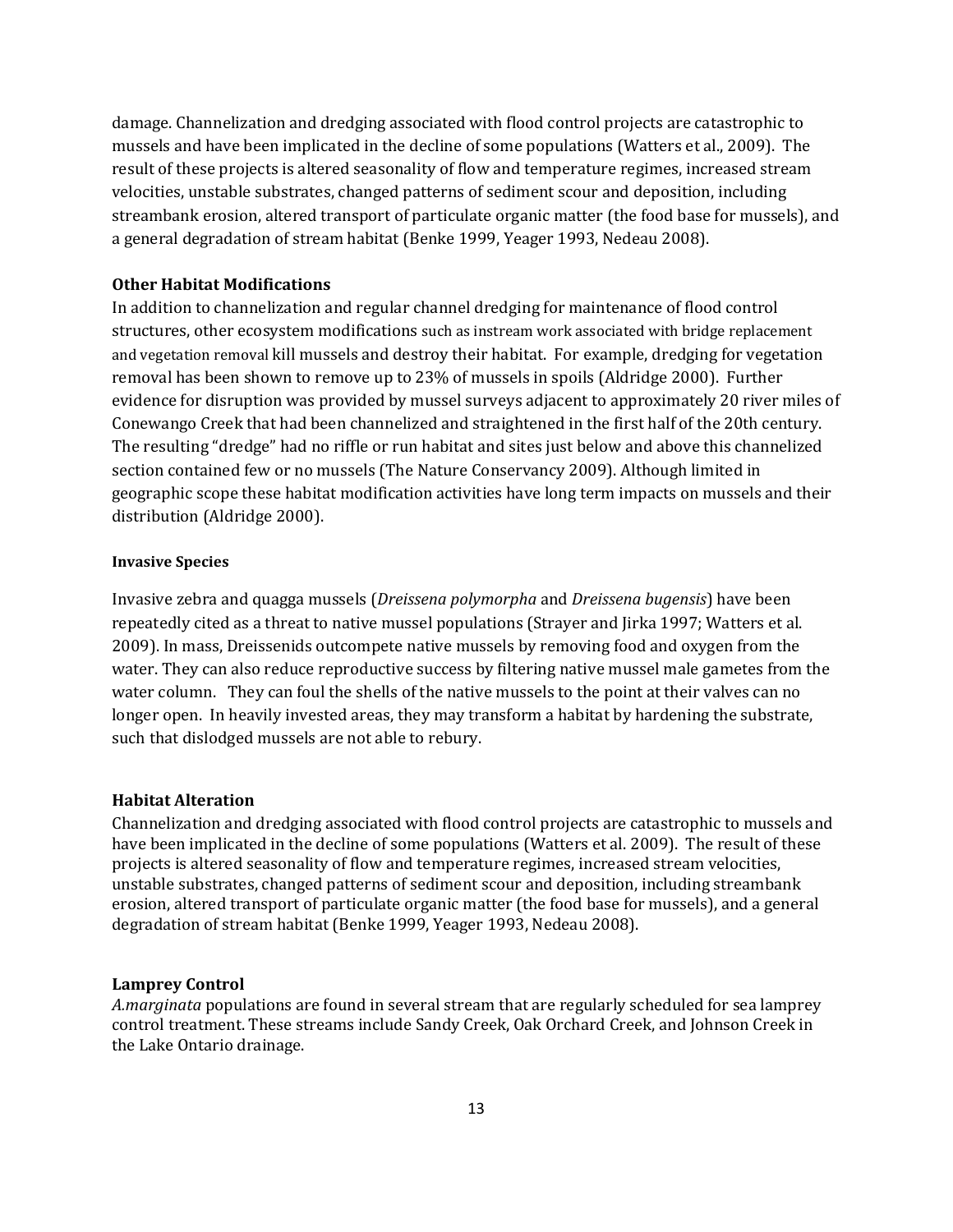In New York, tributaries harboring larval sea lamprey (*Petromyzon marinus*), are treated periodically with lampricides (TFM, or TFM/Niclosamide mixtures) by Fisheries and Oceans Canada and the U.S. Fish and Wildlife Service to reduce larval populations (Sullivan and Adair 2014). Niclosamide was originally developed as a molluscicide. While unionid mortality is thought to be minimal at TFM concentrations typically applied to streams to control sea lamprey larvae (1.0 –1.5 × sea lamprey MLC), increases in unionid mortality were observed when exposed to the niclosamide mixture, indicating that mussels may be at risk when the mixture is used in control operations. Treatment managers should use caution when using the combination of TFM and niclosamide in streams with known mussel populations and every effort should be made to maintain lampricide concentrations at or near the MLC for sea lamprey to minimize the risk to this important faunal group (Boogaard 2006).

#### **Climate Change**

Temperature induced changes in fish communities could have a profound influence on the availability of hosts for freshwater mussels. The NatureServe Climate Change Vulnerability Index has been used in several states to help identify species that are particularly vulnerable to the effects of climate change. While *A. marginata* vulnerability was not evaluated for New York, the populations within West Virginia are ranked as "extremely vulnerable" to climate change (2013) and populations in Michigan were considered "highly vulnerable" to climate change (Hoving et al. 2013).

#### **Impoundments – Range wide**

Range wide, impoundments likely contributed to the reduced distribution of mussels that we see today. Vaughn and Taylor (1999) observed a mussel extinction gradient with a gradual, linear increase in mussel species richness and abundance with increasing distance downstream from impoundments. Species and their hosts that require shallow, oxygenated, fast-flowing water quickly are eliminated. Continuously cold water from both increased water depth upstream of the dam and dam discharges downstream of the dam may prevent reproduction. Impoundment increases silt load and eutrophication, resulting in changes in the fish fauna, and therefore the availability of hosts. Dams represent distributional barriers to fish hosts, and therefore to the mussels themselves. The zoogeographic patterns of several species suggest a dam-limited range. Dams also act as sediment traps, often having many feet of silt and debris caught on their upstream side. These areas generally are without mussels. Below the dam, the tailwaters often have dense mussel beds, as these reaches are the only areas left that still have oxygenated, fast moving water. This is exemplified by the distribution of beds in the lower Muskingum River, Ohio (Stansbery and King 1983, ESI 1993c).

In addition, improperly sized and poorly installed or poorly maintained culverts have impacts similar to dams in that they fragment habitat, preventing the movement by host fish, and effectively isolating mussel populations. And because culverts are located at nearly every road-stream intersection, there is the potential for landscape level fragmentation of mussel habitat.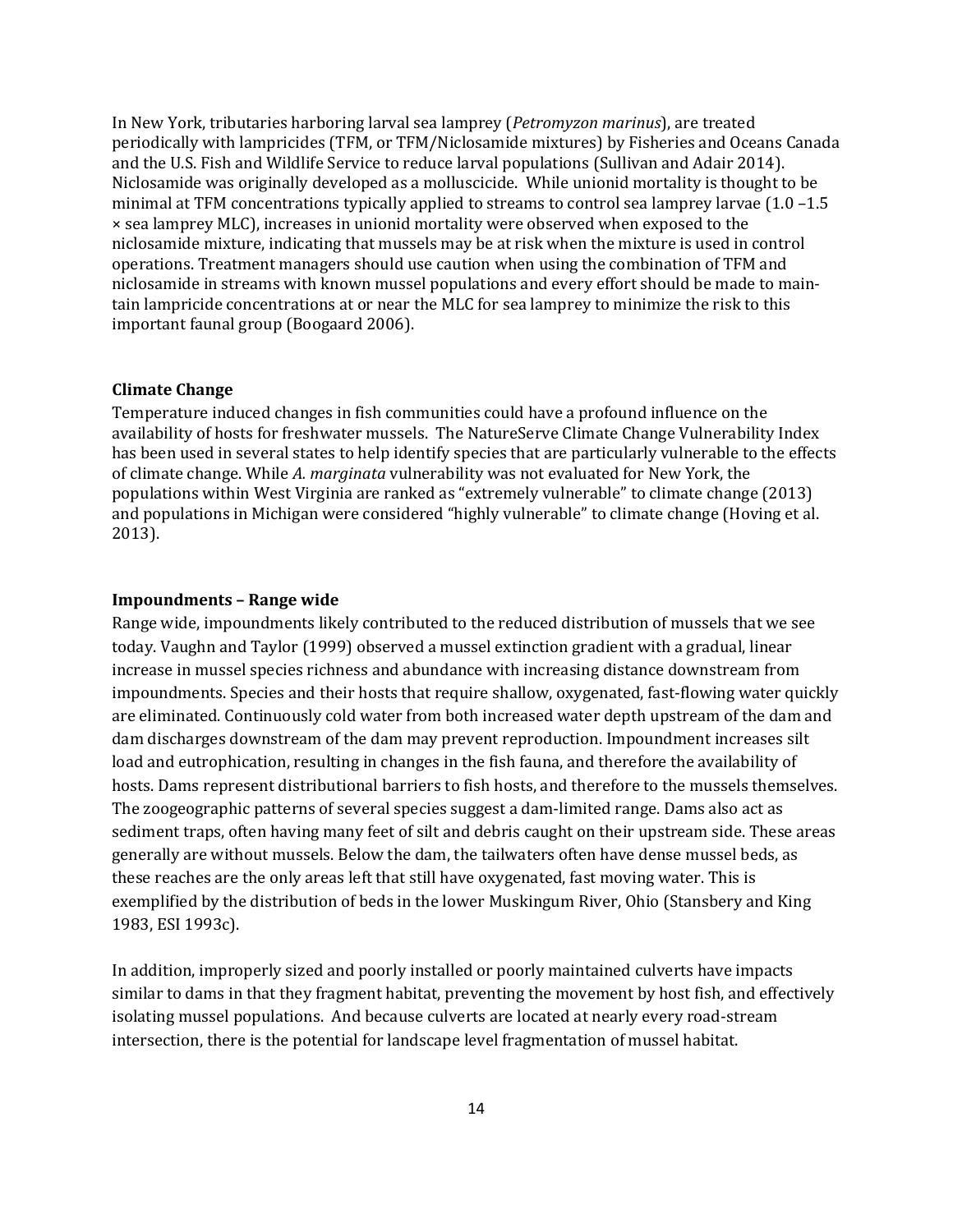Species like *A. marginata*, whose range extends into Appalachia are impacted by coal-mines from strip-mining, silt, and coal washings (Ahlstedt and Brown 1980). Acidity from acid mine drainage effects the shells of the mussels.

#### **Are there regulatory mechanisms that protect the species or its habitat in New York?**



Mussel habitats receive some generic protection under several New York State regulations (NYCRR) promulgated under the authority of the New York Environmental Conservation Law (ECL), specifically Part 608 of the NYCRR: Use and Protection of Waters, and Part 617 of the NYCRR: State Environmental Quality Review (SEQR). Part 608 provides protection of some mussel habitats by regulating and requiring environmental review of the modification or disturbance of any "protected stream", its bed or bank, and removal of sand, gravel or other material from its bed or banks (608.2 Disturbance of Protected Streams). This does not provide adequate protection of mussels and their habitats as it only protects streams or particular portions of a streams for which there has been adopted by NYSDEC or any of its predecessors any of the following classifications or standards: AA,  $AA(t)$ , A,  $A(t)$ , B,  $B(t)$  C(t), or Streams designated (t)(trout) also include those more specifically designated (ts)(trout spawning). Mussel habitats may also receive some additional protections as the construction, repair, breach or removals of dams, and the excavation and placement of fill in navigable waters are subject to regulation and environmental review under Part 608, 608.3 and 608.5 respectively. Under part 608, projects requiring a permit can be conditioned by NYSDEC to include best management practices, such as sediment and erosion protections. Through the review process, these projects can also be modified to reduce impacts in order to meet permit issuance standards.

Under Part 608, protection of unlisted species of mussels is general and relatively limited. More importantly, Class C and D waters with mussels do not receive protection under these regulations. A significant portion of the New York's mussel resources occur within Class C and D waters (see species specific streams in threats/management discussion) An additional but not insignificant gap in protection occurs because agricultural activities consisting of the crossing and re-crossing of a protected stream by livestock or wheeled farming equipment normally used for traditional agricultural purposes or of withdrawing irrigation water in a manner which does not otherwise alter the stream, are exempt from these regulations and environmental review.

Water quality certifications required by Section 401 of the Federal Water Pollution Control Act, Title 33 United States Code 1341(see subdivision (c) of this Section) may provide protection for freshwater mussels and their habitats from some activities that would potentially have adverse impacts by regulating construction or operation of facilities that may result in any discharge into navigable waters. Water quality certifications set water quality-related effluent limitations, water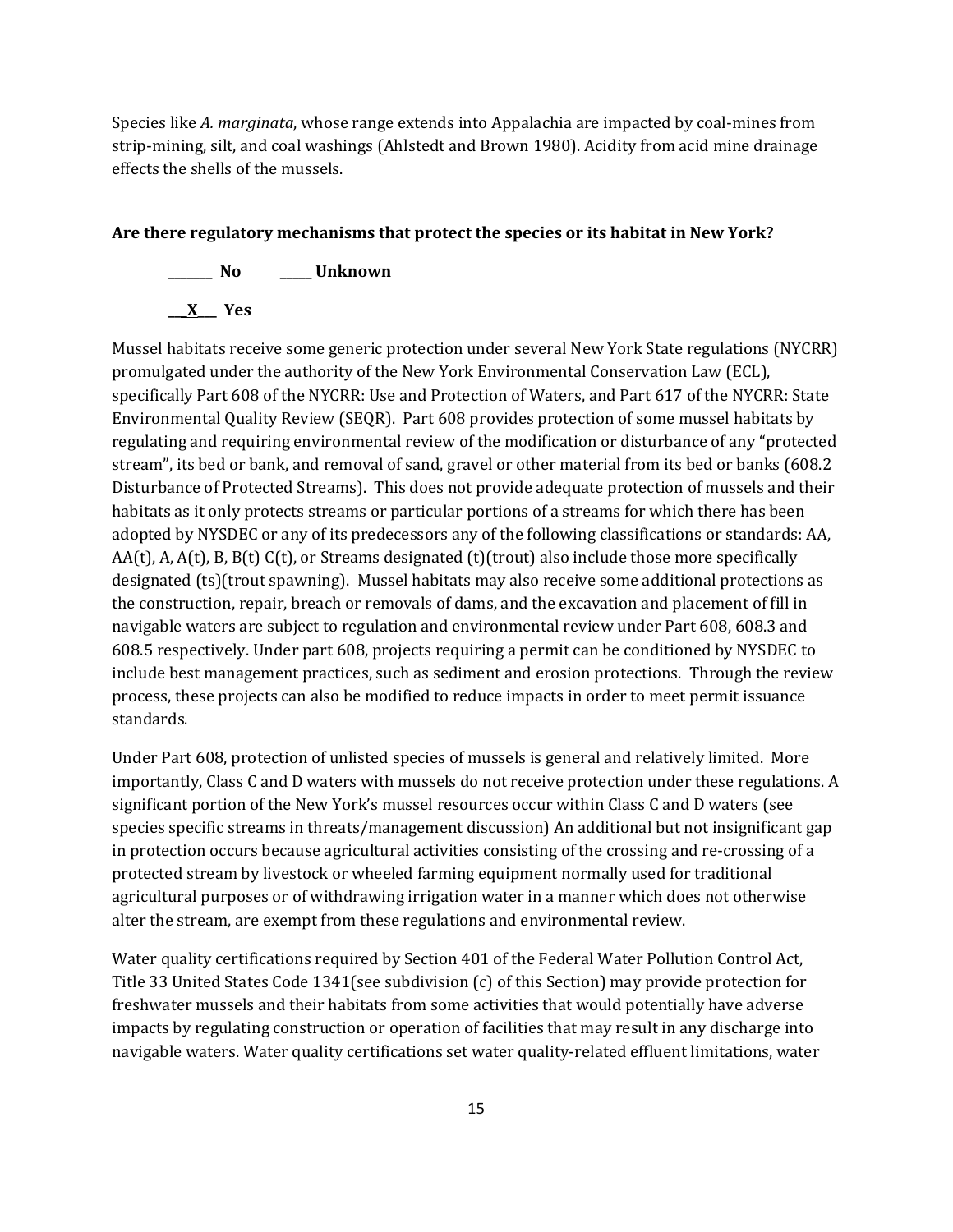quality standards, thermal discharge criteria, effluent prohibitions and pretreatment standards for projects on navigable waters.

The State Environmental Quality Review (SEQR, Part 617 NYCRR) may also protect mussels and their habitats by requiring the consideration of environmental factors into the existing planning, review and decision-making processes of state, regional and local government agencies for activities that require discretionary approval. SEQR requires the preparation of an Environmental Impact Statement, including an alternatives analysis, for those activities that may result in a substantial adverse change in ground or surface water quality; a substantial increase in potential for erosion, flooding, leaching or drainage problems; the removal or destruction of large quantities of vegetation or fauna; substantial interference with the movement of any resident or migratory fish or wildlife species; impacts on a significant habitat area; substantial adverse impacts on a threatened or endangered species of animal or plant, or the habitat of such a species; other significant adverse impacts to natural resources; or, a substantial change in the use, or intensity of use, of land including agricultural, open space or recreational resources, or in its capacity to support existing uses.

New York State has numerous laws and regulations that both directly or indirectly protect waters of the state (mussel habitats) including regulations governing direct discharges to surface and groundwater, storm water, agricultural activities, pesticides, flood control, and dams. Without these regulations, mussels would certainly be in worse shape; however, most of these generic protections are not adequate in scope or specific enough to mussel threats to protect the mussel resources of New York State.

# **Describe knowledge of management/conservation actions that are needed for recovery/conservation, or to eliminate, minimize, or compensate for the identified threats:**

- Modify marine mussel regulations or the definition of protected wildlife in NYCRR to clarify that freshwater mussels are protected under ECL. Current regulations could be interpreted that freshwater mussels may only be protected as shellfish without a season within the Marine District.
- Through landowner incentive programs or regulation, riparian buffers should be added/maintained/widened, along agricultural fields, subdivisions, and along major roads to decrease the levels of nitrogen, pesticides, sediment, heavy metals, salts from entering these aquatic systems, as well as to moderate water temperature. Studies have suggested decreasing sediment loads entering aquatic systems as the best way to decrease the impact of numerous stressors for mussels in general (Roley et al. 2012).Coordinate with local wastewater treatment facilities to improve ammonia removal of treated discharge. This has been documented as a threat to Unionids at multiple life stages, and therefore needs to be addressed (Gillis 2012).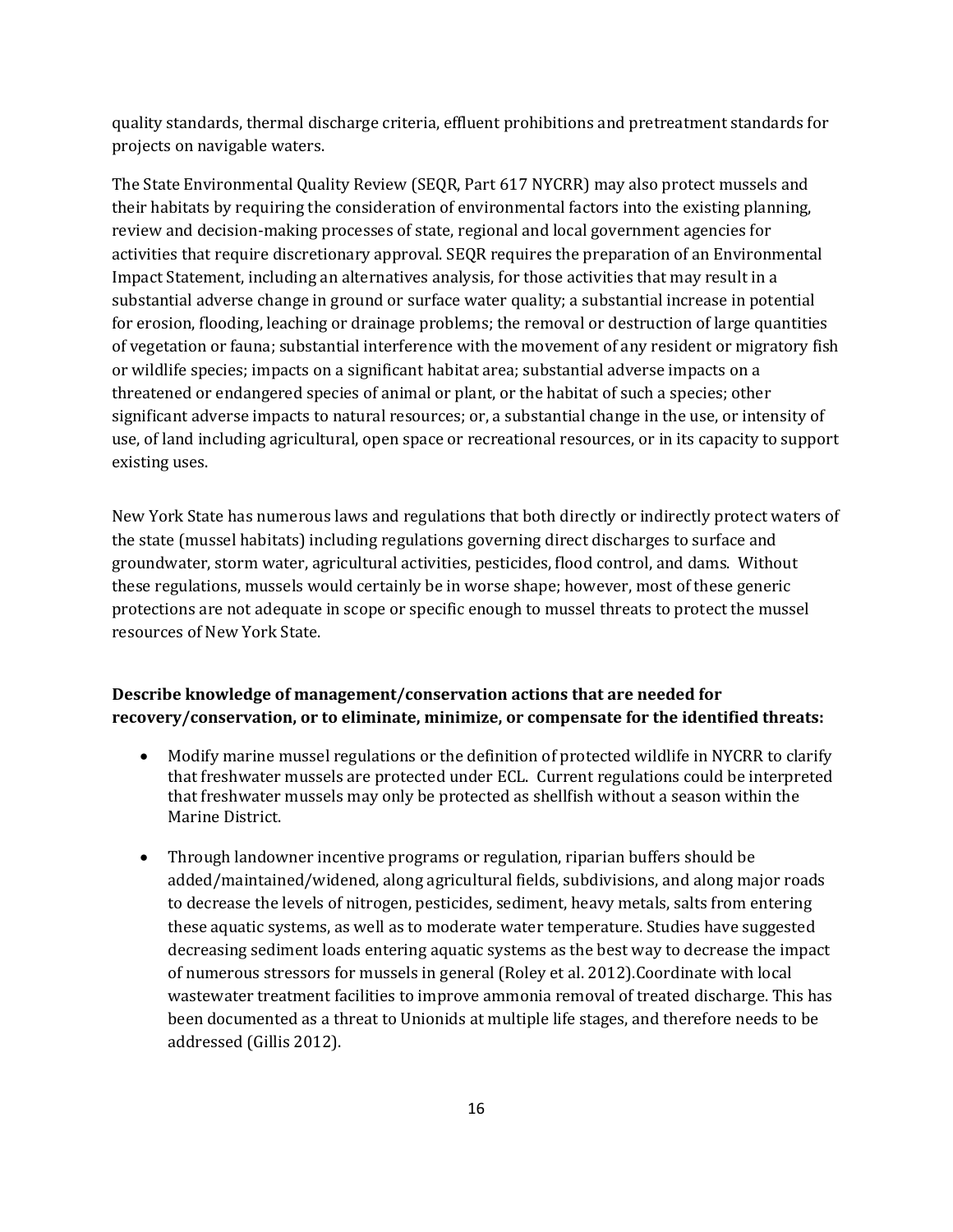- Require all state agencies to maintain appropriate vegetative buffers along streams, rivers and lakes on state-owned or state managed properties.
- Develop and implement a comprehensive monitoring strategy that identifies protocols, including locations and specific intervals, for regular monitoring of known mussel populations to detect assess trends and detect dangerous declines.
- Mussel sensitivity to particular pollutants should be considered or addressed in the regulation of wastewater and stormwater discharges to groundwater and surface waters, State Pollutant Discharge Elimination Systems (SPDES). This should be reflected in effluent limitations for discharges, including discharges from P/C/I facilities (Private/Commercial/Industrial), CAFO facilities (Concentrated Animal Feeding Operations), High Volume Hydraulic Fracturing Discharges, and Wastewater treatment plants, etc. Discharges whose receiving waters have mussels, particularly those with known populations of mussels listed as Endangered, Threatened, Special concern or SGCN, should be carefully reviewed for potential impacts to mussels. For example, deleterious levels of ammonia (a component of many types of discharges) and molluscicides (a commonly used water treatment chemical in discharged water) should not be permitted.
- Establish a protocol whereas DEC staff work closely with state and local highway departments to reduce impacts to native mussels during maintenance and construction projects.
- Replace culverts that disrupt aquatic habitat connectivity to allow for passage of small fish species.
- Within the Great Lakes and Champlain watersheds, lamprey control efforts should consider specific, potentially adverse, impacts to native freshwater mussels when determining methods, including selection of lampricide formulations and concentrations.

Lampricide treatment managers should use caution when using the combination of TFM and niclosamide in streams with known mussel populations and every effort should be made to maintain lampricide concentrations at or near the MLC for sea lamprey to minimize the risk to this important faunal group (Boogaard 2006).

• NYSDEC should consider sensitivity of freshwater mussels to specific pollutants in the establishment and setting of water quality standards and TMDLs for waters containing freshwater mussels. A Total Maximum Daily Load (TMDL) specifies the maximum amount of a pollutant that a waterbody can receive and still meet water quality standards. TMDLs account for all contributing sources (e.g. point and nonpoint sources, and natural background levels), seasonal variations in the pollutant load, and incorporate a margin of safety that accounts for unknown or unexpected sources of the pollutant. In essence, a TMDL defines the capacity of the waterbody to absorb a pollutant and still meet water quality standards. The Clean Water Act requires states to identify waterbodies that do not meet water quality standards after application of technology-based effluent limitations. For these "impaired waters," states must consider the development of alternative strategies,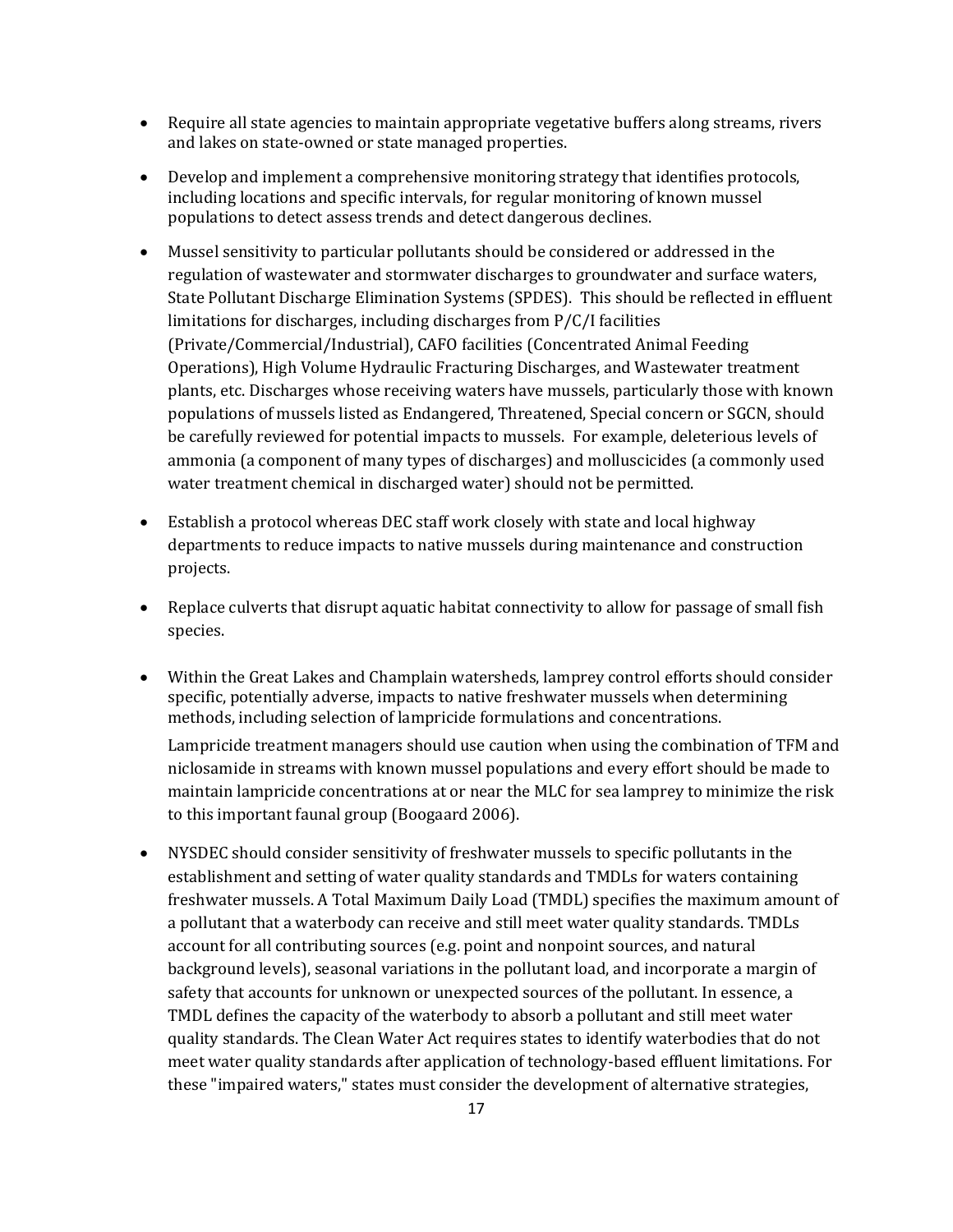including TMDLs, for reducing the pollutants responsible for the failure to meet water quality standards.

The Comprehensive Wildlife Conservation Strategy (NYSDEC 2006) includes recommendations for the following actions for freshwater mussels:

# **Habitat management:**

- Manage areas of important mussel populations by controlling degradation factors (e.g.. Controlling livestock access, point source or non-point source pollution, flow alteration, etc.)
- Develop methods to improve and restore freshwater bivalve habitat.

# **Habitat research:**

- Conduct research to determine habitat parameters necessary for good populations of each species of species-at-risk listed mussels.
- Research flow requirements of freshwater bivalves and model the effects of flow changes both in volume and timing.
- Research all parameters of mussel habitat requirements including temperature, substrate, fish, flow, food, etc.

# **Habitat restoration:**

• Restore degraded habitat areas to allow for recolonization or reintroduction of listed mussels.

# **Invasive species control:**

- Develop a monitoring/control plan that includes measures to detect invasive species problematic to freshwater bivalves in all New York watersheds and actions that will be taken to control them before they become threats.
- Conduct research on control of exotic bivalve species that compete with native mussels and exotic crustaceans or fish which may prey on them.

# **Life history research:**

- Research effects of pesticides and other chemicals, including ammonia, on all life stages of freshwater bivalves: sperm/egg, glochidia, larva, adults.
- Research potential interbreeding between *Alasmidonta varicosa* and *Alasmidonta marginata* and, if occurring, evaluate the potential threat to *A. varicosa* population integrity.
- Determine fish hosts for species where this is not known for populations living in New York.
- Research population dynamics of listed mussel species including connectivity of populations or subpopulations and genetic distinctness of populations or subpopulations.
- Determine or confirm breeding phenology and habitat conditions necessary for successful breeding for listed mussels (e.g.. mussel density, pop. level of fish host, temp, flow).

# **Modify regulation:**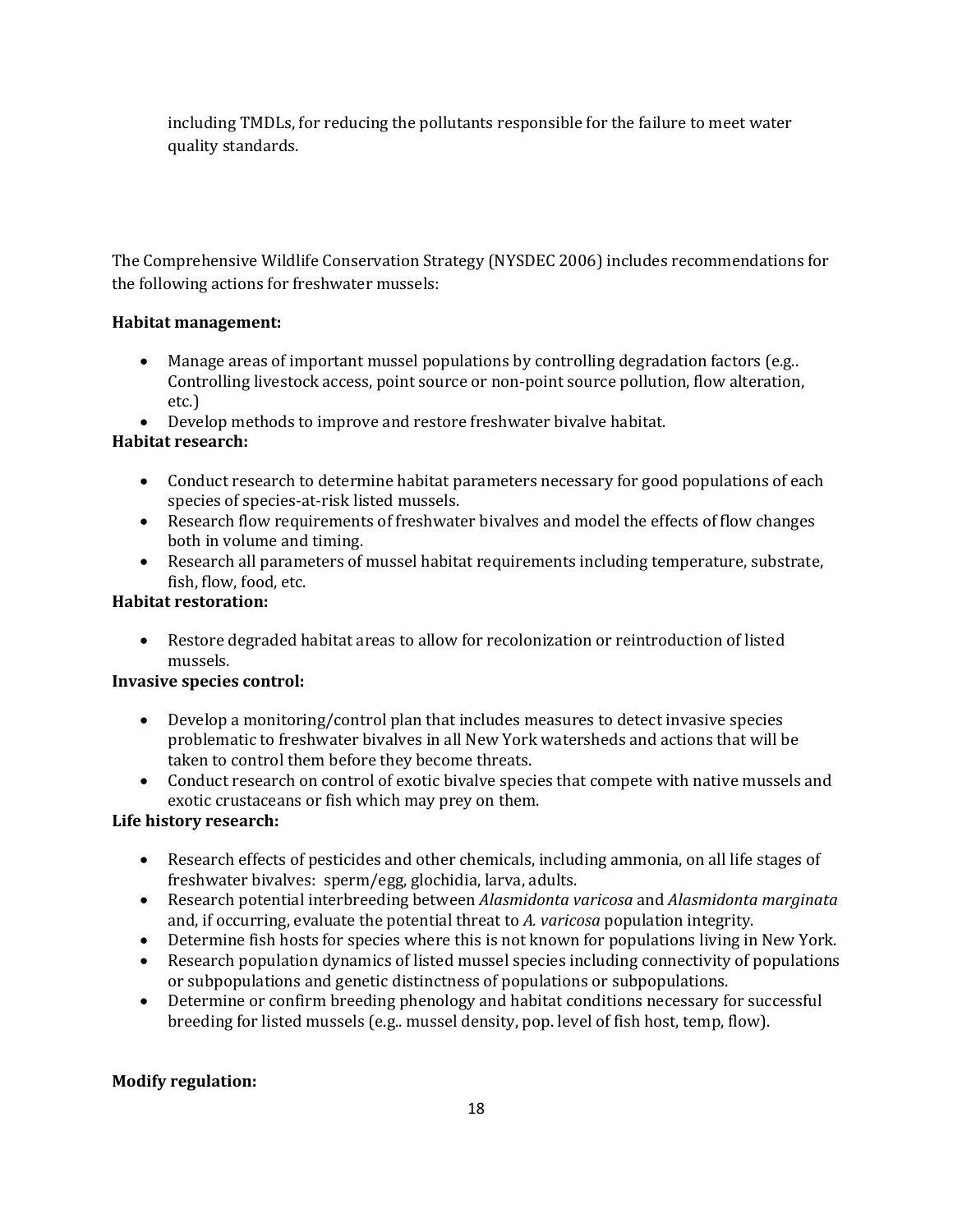• Modify marine mussel regulations to be clearer that freshwater mussels are protected under ECL.

# **New regulation:**

- Ban the importation of fish that feed on freshwater mollusks (e.g., black carp).
- Require inclusion of all stages of freshwater mussels in testing for approval of new pesticides in New York*.*

# **Other action:**

- Develop an outreach program to private landowners through the Landowner Incentive Program to educate the public about freshwater mussel protection and initiate projects to prevent or repair impacts from land use on mussels.
- Increase regional permit control of development and highway projects that may impact native mussels.
- Develop standard monitoring/survey protocols for development projects in all watersheds in New York.
- Evaluate threats to mussels in each New York watershed and prioritize areas for actions to address the threats.
- Research the best survey methods both for detection of rare species and evaluation of population status and trends.
- Begin evaluation of members of the family Sphaeridae (fingernail clams) for inclusion into the species at risk list.

# **Population monitoring:**

- Conduct population estimates of species-at-risk listed mussel species in NY
- Conduct surveys to determine distribution of species-at-risk listed mussel species in NY.

# **Regional management plan:**

• Incorporate freshwater mussel goals and objectives into regional water quality and fish management plans and policies.

# **Relocation/reintroduction:**

• Where appropriate, reintroduce listed mussels into appropriate habitat within their historic range.

# **Statewide management plan:**

• Incorporate freshwater mussel goals and objectives into statewide water quality and fish management plans and policies.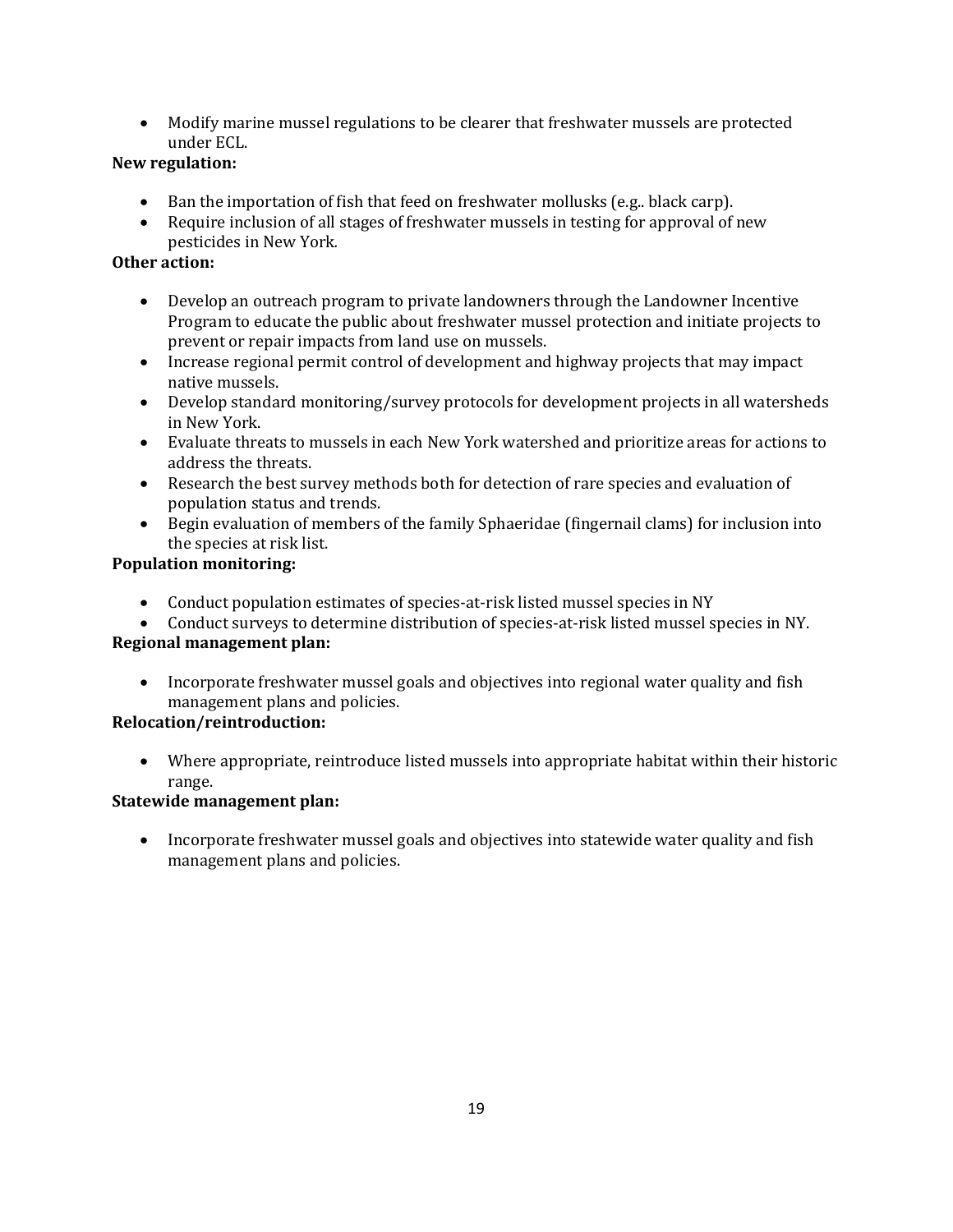## **VII. References**

- Ahlstedt, S. A., and Brown, S. R. (1980). The naiad fauna of the Powell River in Virginia and Tennessee. *Bulletin of the American Malacological Union for*, *1979*, 40-43.
- Benke, A.C. (1990). A perspective on America's vanishing streams. *Journal of the N. American Benthological Society: 9*: 77-88
- Boogaard, Michael A., *Acute Toxicity of the Lampricides TFM and Niclosamide to Three Species of Unionid Mussels,* USGS Open-File Report 2006-1106, April 2006.
- Buchanan, A.C. 1980. Mussels (naiades) of the Merrimac River Basin. Missouri Department of Conservation, Aquatic Series, 17: 1-68.
- Combined Sewer Overflow (CSO) Outfalls: New York State Department of Environmental Conservation Interactive Maps for Google Maps and Earth. (2013). Retrieved from Department of Environmental Conservation website: <http://www.dec.ny.gov/pubs/42978.html>
- COSEWIC. 2003. COSEWIC assessment and status report on the kidneyshell *Ptychobranchus fasciolaris* in Canada. Committee on the Status of Endangered Wildlife in Canada. Ottawa, Canada. 32 pp.
- Cummings, K. S., and Mayer, C. A. (1992). *Field guide to freshwater mussels of the Midwest* (p. 194). Champaign, Illinois: Illinois Natural History Survey.
- Dennis, S.D. 1984. Distributional analysis of the freshwater mussel fauna of the Tennessee River system, with special reference to possible limiting effects of siltation. Ph.D. Thesis. Virginia Polytechnic Institute and State University, Blacksburg, Virginia. 247 pp.
- Ellis, M. M. (1936). Erosion silt as a factor in aquatic environments. *Ecology*, *17*(1), 29-42.
- Fuller, S. L. (1974). Clams and mussels (Mollusca: Bivalvia). *Pollution ecology of freshwater invertebrates. Academic Press, New York*, *389*, 215-273.
- Goodrich, C., and Van der Schalie, H. (1944). A revision of the Mollusca of Indiana. *American Midland Naturalist*, *32*(2), 257-326.
- Harman, W.N. and P.H. Lord (2010). Susquehanna Freshwater Mussel Surveys, 2008-2010. Final report submitted to New York State Department of Environmental Conservation. SUNY Oneonta. Cooperstown, NY. 24 pp, plus appendix.
- Hoving, C. L., Lee, Y. M., Badra, P. J. and Klatt B. J. (2013) A vulnerability assessment of 400 species of greatest conservation need and game species in Michigan.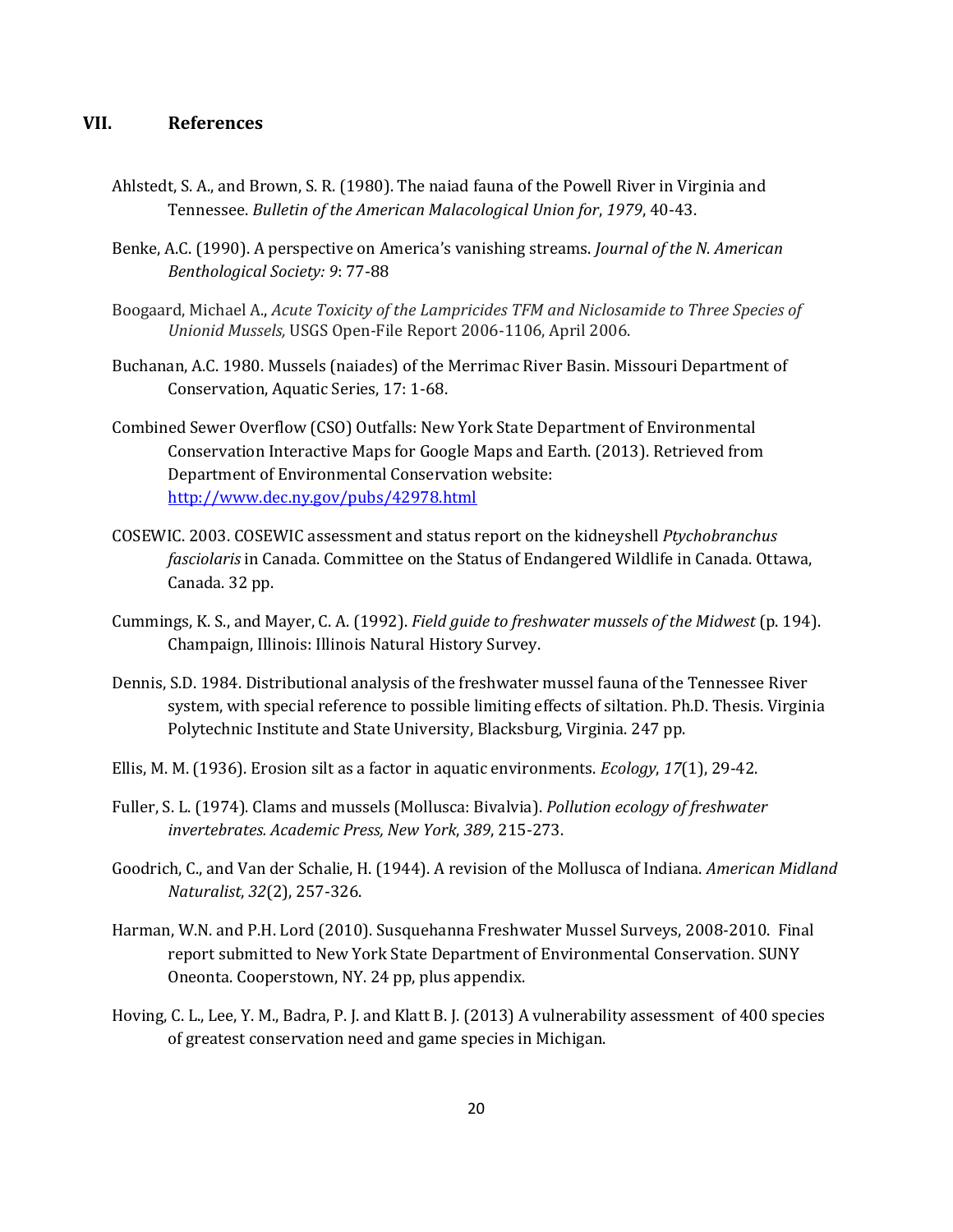- Mahar, A.M. and J.A. Landry. (2013). State Wildlife Grants Final Report: Inventory of Freshwater Mussels in New York's Southeast and Southwest Lake Ontario Basins, 2008-2013. New York State Department of Environmental Conservation. Avon, NY. *In progress*.
- Metcalfe-Smith, J.L. and Cudmore-Vokey, B. 2004. *National general status assessment of freshwater mussels (Unionacea)*. National Water Research Institute.
- Natural Heritage Program Element Occurrences [ARC/INFO coverages] (2013). New York Natural Heritage Program, Albany, NY. Available: NYS Department of Environmental Conservation Master Habitat Data Bank's Data Selector.
- NatureServe. 2013. NatureServe Explorer: An online encyclopedia of life [web application]. Version 7.1. NatureServe, Arlington, Virginia. Available http://www.natureserve.org/explorer. (Accessed: February 12, 2013).
- New York State Flood Protection Project Details and Maps (2013). Retrieved from Department of Environmental Conservation website: http://www.dec.ny.gov/lands/59934.html
- New York State Landcover, Version 1. [SDE raster digital data] (2010). National Gap Analysis Program. Moscow, Idaho. Available: NYS Department of Environmental Conservation Master Habitat Data Bank's Data Selector.
- Northeastern Aquatic Habitat Classification System (NAHCS) GIS map for streams and rivers, [vector digital data] (2010). US Environmental Protection Agency, the US Geological Survey, and The Nature Conservancy Eastern Conservation Science. Boston, MA. Available: NYS Department of Environmental Conservation Master Habitat Data Bank's Data Selector.
- Ortmann, A. E. (1919). *Monograph of the Naiades of Pennsylvania..* (Vol. 8, No. 1). Board of Trustees of the Carnegie Institute.
- Parmalee, P.W. and A.E. Bogan. 1998. The Freshwater Mussels of Tennessee. University of Tennessee Press: Knoxville, Tennessee. 328 pp.
- Parmalee, P. W. (1967). The fresh-water mussels of Illinois. *Popular Science Series*, *8*.
- Schueler, F.W. and A. Karstad. 2007. Report on unionid conservation and exploration in eastern Ontario: 2007. The Popular Clammer: a Newsletter About Freshwater Unionid Mussels in Canada, 1: 1-2.
- State Pollutant Discharge Elimination System New York State [vector digital data]. (2007). Albany, New York: New York State Department of Environmental Conservation. Available: http://gis.ny.gov/gisdata/inventories/details.cfm?dsid=1010&nysgis=Oesch, R. D. 1984. Missouri naiades: a guide to the mussels of Missouri. Missouri Department of Conservation. Jefferson City, Missouri. 270 pp.
- Strayer, D.L. and K.J. Jirka. 1997. The Pearly Mussels of New York State. New York State Museum Memoir (26): 113 pp., 27 pls.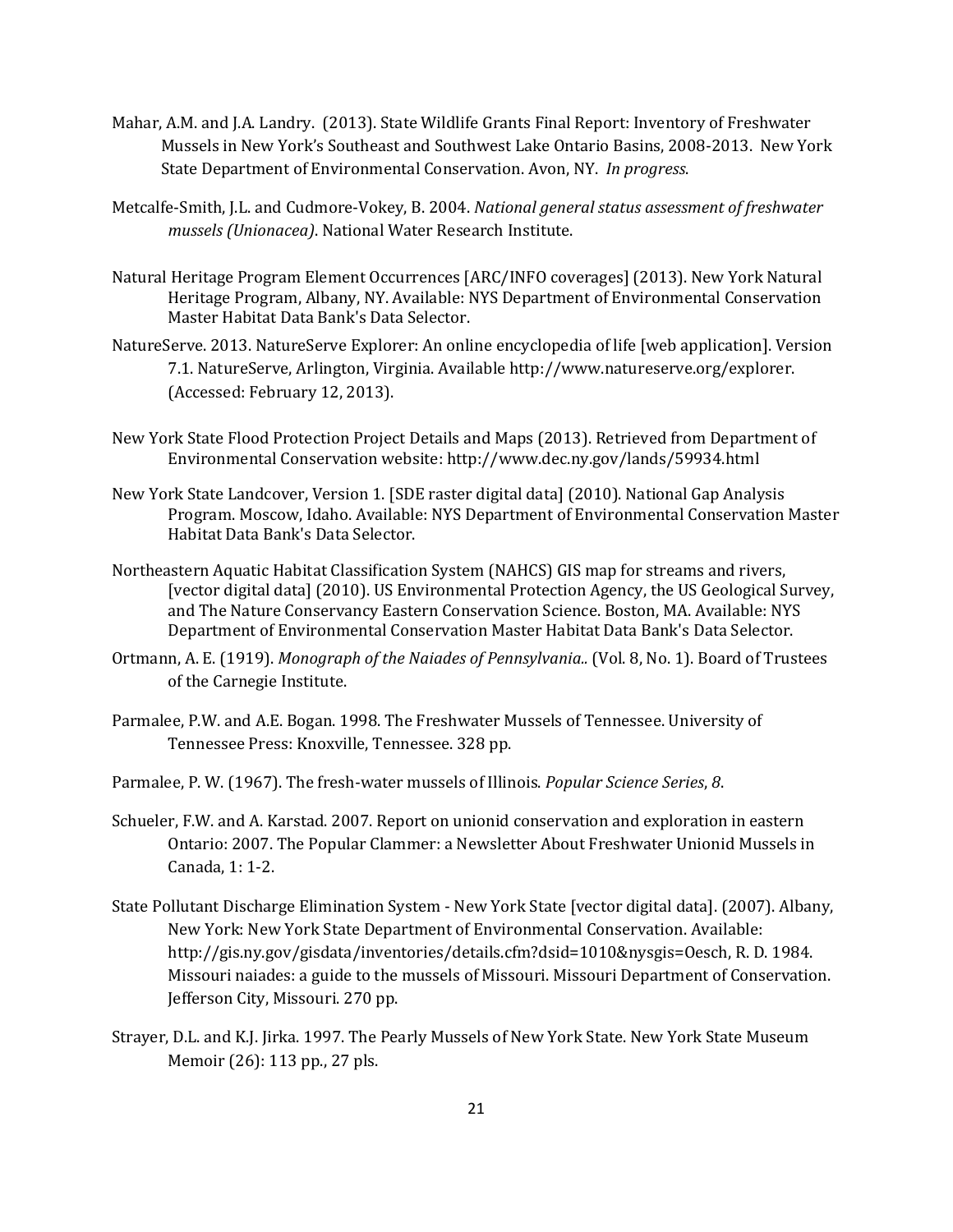- Strayer,D.L. and Malcom, H.M. 2012. Causes of recruitment failure in freshwater mussel populations in southeastern New York. Ecological Applications 22:1780–1790
- Strayer, D. L., Malcom, H. M., and Cid, N. (2009). Recovery (?) of native bivalves following the zebra mussel invasion of the Hudson River
- St. Thomas Field Naturalist Club. (2005). *Photo field guide to the freshwater mussels of Ontario*. St. Thomas, ON: St. Thomas Field Naturalist Club.
- Sullivan, P. and R. Adair. 2014. Sea Lamprey Control in Lake Ontario 2013: Report to Great Lakes Fishery Commission Lake Ontario Committee Annual Meeting. Windsor, Ontario, March 26- 27, 2014. Fisheries and Oceans Canada and U.S. Fish and Wildlife Service, 1-15.
- The Nature Conservancy (2009). *Freshwater Mussel (Unionidae) Distributions, Catches, and Measures of their Viability across the Catches, and Measures of their Viability across the Allegheny River Basin in New York.* Report submitted New York State Department of Environmental Conservation. The Nature Conservancy, Central and Western NY Chapter. Rochester, NY. 63 pp.
- Therres, G.D. 1999. Wildlife species of regional conservation concern in the northeastern United States. Northeast Wildlife 54:93-100.
- U.S. Fish and Wildlife Service (USFWS). 1985e. Recovery plan for the pink mucket pearly mussel; *Lampsilis orbiculata* (Hildreth, 1828). U.S. Fish and Wildlife Service, Region 4, Atlanta, Georgia. 47 pp
- U.S. Fish and Wildlife Service (USFWS). 1985e. Recovery plan for the pink mucket pearly mussel; *Lampsilis orbiculata* (Hildreth, 1828). U.S. Fish and Wildlife Service, Region 4, Atlanta, Georgia. 47 pp
- Vaughn, C. C. and Taylor, C. M. (1999), Impoundments and the Decline of Freshwater Mussels: a Case Study of an Extinction Gradient. *Conservation Biology*, 13: 912–920
- Watters, G. T., Hoggarth, M. A., and Stansbery, D. H. (2009). *The freshwater mussels of Ohio*. Columbus: Ohio State University Press.
- White, E.L., J.J. Schmid, T.G. Howard, M.D. Schlesinger, and A.L. Feldmann. 2011. New York State freshwater conservation blueprint project, phases I and II: Freshwater systems, species, and viability metrics. New York Natural Heritage Program, The Nature Conservancy. Albany, NY. 85 pp. plus appendix.
- Wilson, C. B., and Clark, H. W. (1914). *The mussels of the Cumberland River and its tributaries* (No. 781). Govt. Print. Off..